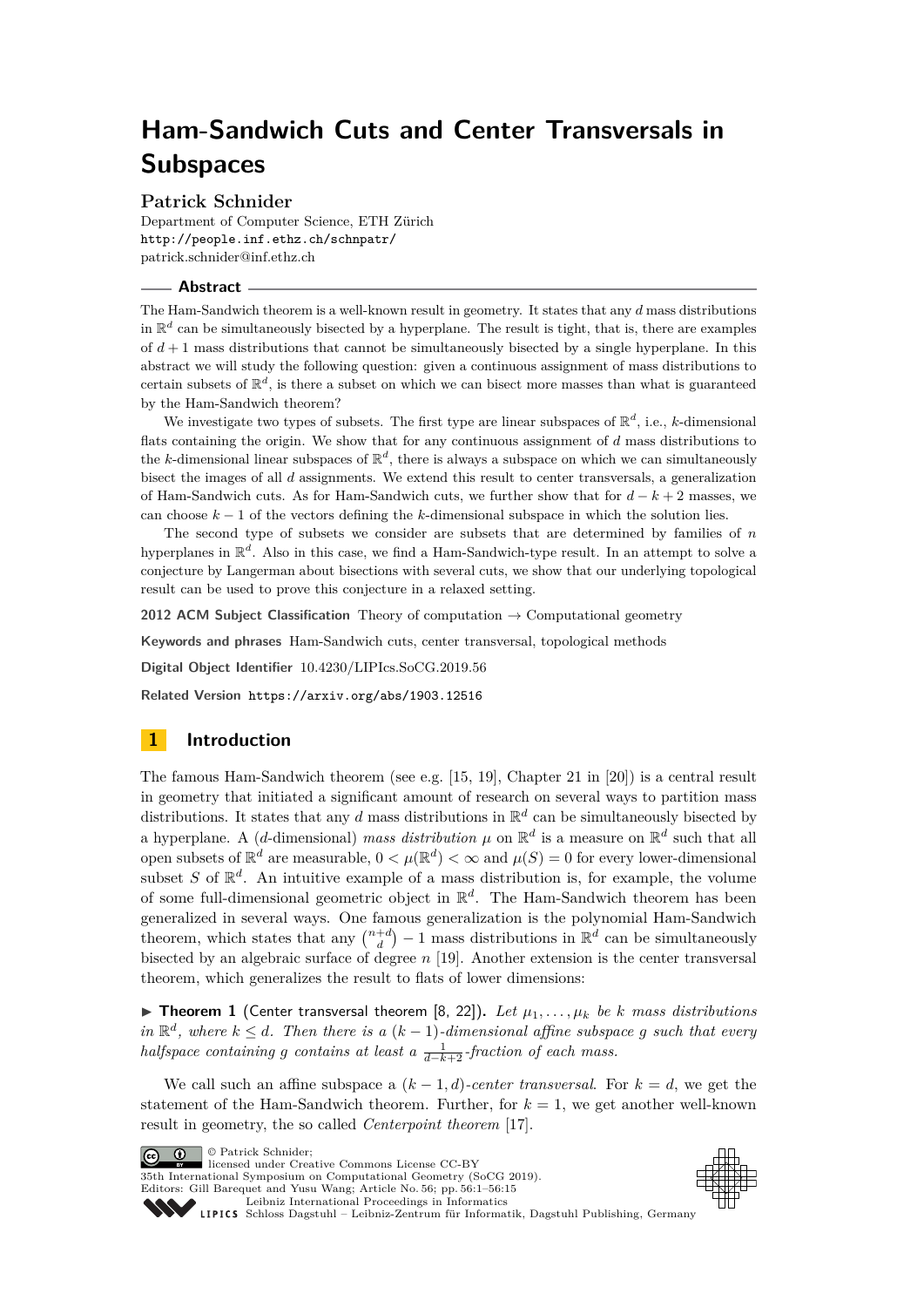## **56:2 Ham-Sandwich Cuts and Center Transversals in Subspaces**

In this work we will consider two different generalizations of the Ham-Sandwich theorem. The first one is about Ham-Sandwich cuts in linear subspaces. More precisely, we define a *mass assignment* on  $G_k(\mathbb{R}^d)$  as a continuous assignment  $\mu: G_k(\mathbb{R}^d) \to M_k$ , where  $G_k(\mathbb{R}^d)$ denotes the *Grassmann manifold* consisting of all *k*-dimensional linear subspaces of R *<sup>d</sup>* and  $M_k$  denotes the space of all *k*-dimensional mass distributions. In other words,  $\mu$  continuously assigns a mass distribution  $\mu^h := \mu(h)$  to each *k*-dimensional linear subspace *h* of  $\mathbb{R}^d$ . Examples of mass assignments include projections of higher dimensional mass distributions to *h* or the volume of intersections of *h* with (sufficiently smooth) higher dimensional geometric objects. Also, mass distributions in  $\mathbb{R}^d$  can be viewed as mass assignments on  $G_d(\mathbb{R}^d)$ . In fact, in this paper, we will use the letter  $\mu$  both for mass distributions as well as for mass assignments. The Ham-Sandwich theorem says that on every subspace we can simultaneously bisect the images of *k* mass assignments. But as there are many degrees of freedom in choosing subspaces, it is conceivable that there is some subspace on which we can simultaneously bisect more than *k* images of mass assignments. We will show that this is indeed the case, even for the more general notion of center transversals:

<span id="page-1-2"></span>▶ **Theorem 2.** Let  $\mu_1, \ldots, \mu_{n+d-k}$  be mass assignments on  $G_k(\mathbb{R}^d)$ , where  $n \leq k \leq d$ . Then *there exists a k*-dimensional linear subspace *h* such that  $\mu_1^h, \ldots, \mu_{n+d-k}^h$  have a common (*n* − 1*, k*)*-center transversal.*

In particular, for  $k = n$  we get that there is always a subspace on which we can simultaneously bisect *d* images of mass assignments. This result will only be proved in Section [4.](#page-6-0) First we will look at a conjecture by Barba [\[2\]](#page-13-3) which motivated this generalization: Let  $\ell$  and  $\ell'$  be two lines in  $\mathbb{R}^3$  in general position. We say that  $\ell$  is above  $\ell'$  if the unique vertical line that intersects both  $\ell$  and  $\ell'$  visits first  $\ell$  and then  $\ell'$  when traversed from top to bottom.

<span id="page-1-0"></span> $\triangleright$  **Conjecture 3.** *Given three sets*  $R$ ,  $B$  *and*  $G$  *of lines in*  $\mathbb{R}^3$  *in general position, each with* an even number of lines, there is a line  $\ell$  in  $\mathbb{R}^3$  such that  $\ell$  lies below exactly  $|R|/2$  lines of *R,* |*B*|*/*2 *lines of B and* |*G*|*/*2 *lines of G. That is, there is some* Ham-Sandwich line *that simultaneously bisects (with respect to above-below relation) the lines of R, B and G.*

It should be mentioned that Barba et al. have shown that the analogous statement for four sets of lines is false [\[2\]](#page-13-3). The conjecture can also be phrased in a slightly different terminology: Given three sets  $R, B$  and  $G$  of lines in  $\mathbb{R}^3$  in general position, each with an even number of lines, there is a vertical plane *h* such that  $R \cap h$ ,  $B \cap h$  and  $G \cap h$  can be simultaneously bisected by a line in *h*. Here, *h* is not restricted to contain the origin, but it is restricted to be vertical, i.e., it has to be parallel to the  $z$ -axis. We will prove a stronger statement of this conjecture by showing that *h* can always be chosen to contain the origin.

More generally, in the setting of mass assignments, we show that at the cost of some masses, we can always fix *k*−1 vectors in the considered subspaces. Without loss of generality, we assume that these vectors are vectors of the standard basis of R *d* . We say that a linear subspace of  $\mathbb{R}^d$  is *m-horizontal*, if it contains  $e_1, \ldots, e_m$ , where  $e_i$  denotes the *i*'th unit vector of  $\mathbb{R}^d$ , and we denote the space of all *m*-horizontal, *k*-dimensional subspaces of  $\mathbb{R}^d$ by  $Hor_k^m(\mathbb{R}^d)$ .

<span id="page-1-1"></span>► **Theorem 4.** Let  $\mu_1, \ldots, \mu_{d-k+2}$  be mass assignments on  $Hor_k^{k-1}(\mathbb{R}^d)$ , where  $2 \leq k \leq d$ . *Then there exists a k*-dimensional (*k* − 1)-*horizontal linear subspace h* where  $\mu_1^h, \ldots, \mu_{d-k+2}^h$ *have a common Ham-Sandwich cut.*

This result will be proved in Section [2.](#page-4-0) The proof of Conjecture [3](#page-1-0) follows, after some steps to turn the lines into mass assignments, from the case  $d = 3$  and  $k = 2$ . This will be made explicit in Section [3.](#page-5-0)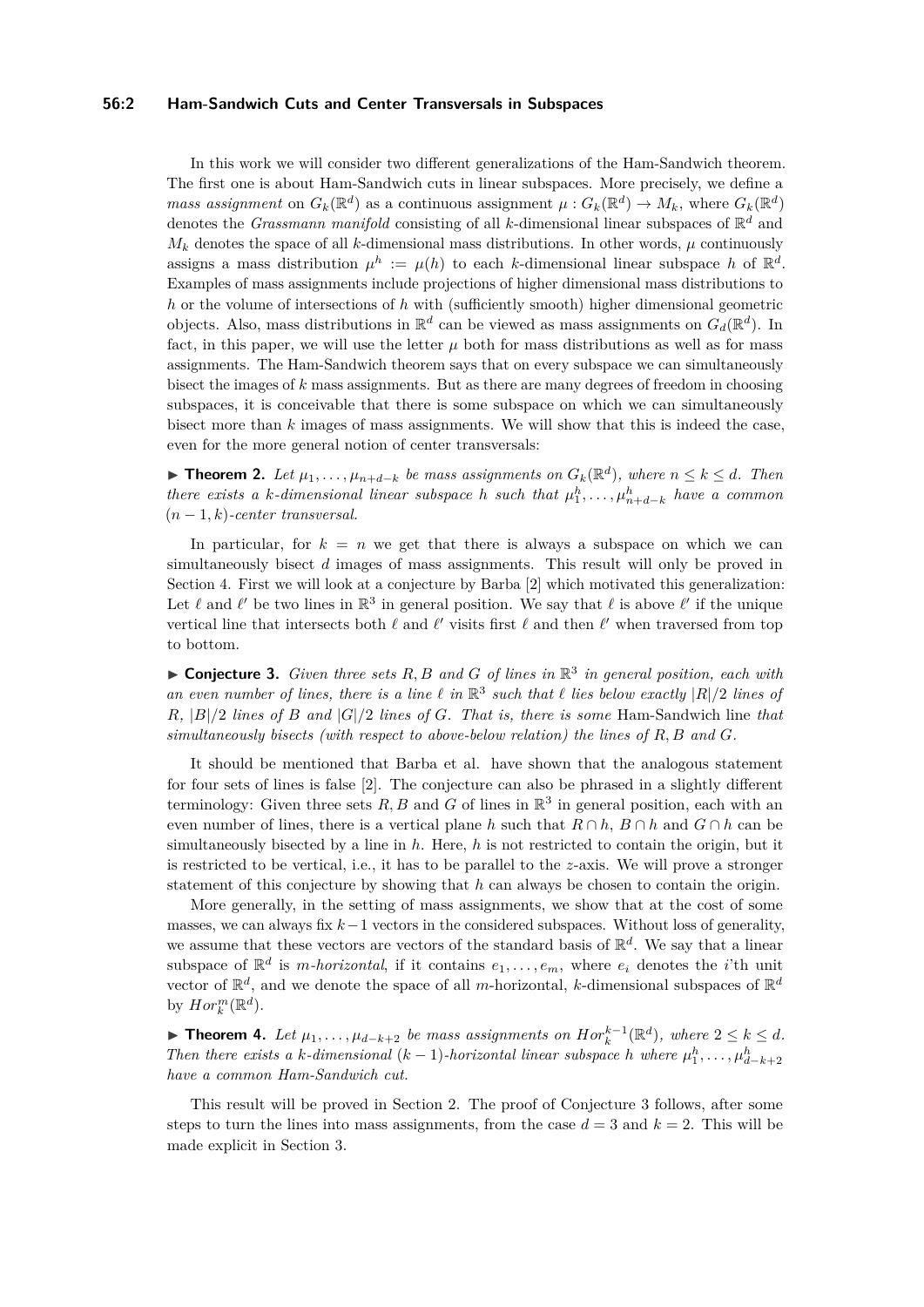<span id="page-2-0"></span>

**Figure 1** The regions  $R^+$  (light blue) and  $R^-$  (green).

The second generalization of the Ham-Sandwich theorem that we investigate in this paper considers bisections with several cuts, where the masses are distributed into two parts according to a natural 2-coloring of the induced arrangement. More precisely, let  $\mathcal L$  be a set of oriented hyperplanes. For each  $\ell \in \mathcal{L}$ , let  $\ell^+$  and  $\ell^-$  denote the positive and negative side of  $\ell$ , respectively (we consider the sign resulting from the evaluation of a point in these sets into the linear equation defining  $\ell$ ). For every point  $p \in \mathbb{R}^d$ , define  $\lambda(p) := |\{\ell \in \mathcal{L} \mid p \in \ell^+\}|$  as the number of hyperplanes that have *p* in their positive side. Let  $R^+ := \{p \in \mathbb{R}^d \mid \lambda(p) \text{ is even}\}\$ and  $R^- := \{ p \in \mathbb{R}^d \mid \lambda(p) \text{ is odd} \}.$  More intuitively, this definition can also be understood the following way: if  $C$  is a cell in the hyperplane arrangement induced by  $\mathcal{L}$ , and  $C'$  is another cell sharing a facet with *C*, then *C* is a part of  $R^+$  if and only if *C'* is a part of  $R^-$ . See Figure [1](#page-2-0) for an example. A similar setting, where the directions of the hyperplanes are somewhat restricted, has been studied by several authors [\[1,](#page-13-4) [5,](#page-13-5) [13\]](#page-13-6).

We say that  $\mathcal L$  *bisects* a mass distribution  $\mu$  if  $\mu(R^+) = \mu(R^-)$ . Note that reorienting one hyperplane just maps  $R^+$  to  $R^-$  and vice versa. In particular, if a set  $\mathcal L$  of oriented hyperplanes simultaneously bisects a family of mass distributions  $\mu_1, \ldots, \mu_k$ , then so does any set  $\mathcal{L}'$  of the same hyperplanes with possibly different orientations. Thus we can ignore the orientations and say that a set  $\mathcal L$  of (undirected) hyperplanes simultaneously bisects a family of mass distributions if some orientation of the hyperplanes does. Langerman [\[14\]](#page-13-7) conjectured the following:

<span id="page-2-1"></span>**Conjecture 5.** Any dn mass distributions in  $\mathbb{R}^d$  can be simultaneously bisected by n *hyperplanes.*

For  $n = 1$ , this is again the Ham-Sandwich theorem. For  $d = 1$ , this conjecture is also true, this result is known as the *Necklace splitting theorem* [\[11,](#page-13-8) [15\]](#page-13-0). Recently, the conjecture has been proven for several values of *n* and *d* [\[3,](#page-13-9) [4,](#page-13-10) [6,](#page-13-11) [12\]](#page-13-12), but it is still open in its full generality. In this work, we will not prove this conjecture, but we will consider a relaxed version of it: We say that  $\mathcal{L}$  *almost bisects*  $\mu$  if there is an  $\ell \in \mathcal{L}$  such that  $\mathcal{L} \setminus \{ \ell \}$  bisects  $\mu$ . For a family of mass distributions  $\mu_1, \ldots, \mu_k$  we say that L almost simultaneously bisects  $\mu_1, \ldots, \mu_k$  if for every  $i \in \{1, \ldots, k\}$  L either bisects or almost bisects  $\mu_i$ . See Figure [2](#page-3-0) for an illustration. In this relaxed setting, we are able to prove the following: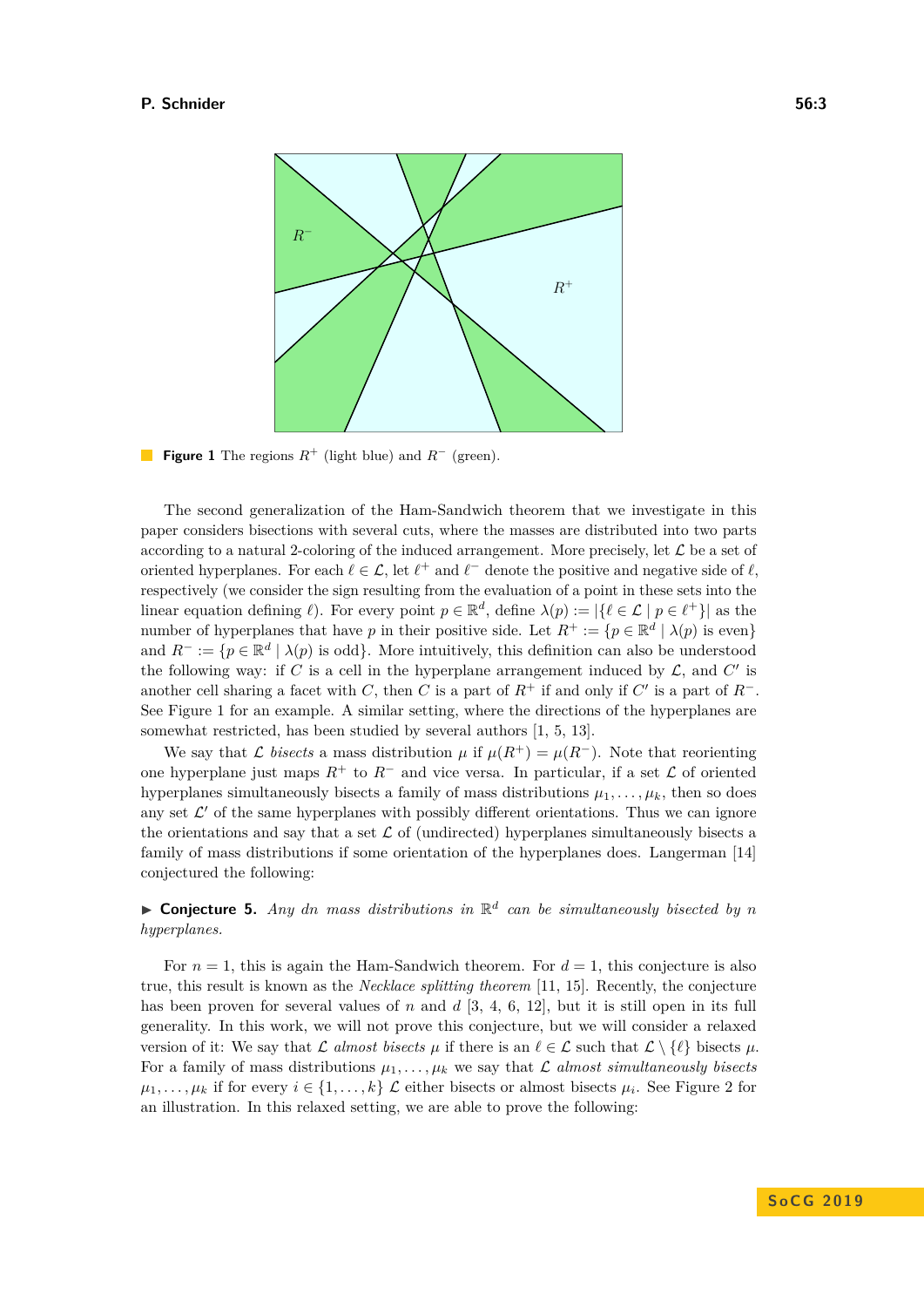<span id="page-3-0"></span>

**Figure 2** The lines  $\ell_1$  and  $\ell_2$  almost simultaneously bisect four masses.

<span id="page-3-1"></span>**Find 1.** Theorem 6. Let  $\mu_1, \ldots, \mu_{dn}$  be dn mass distributions in  $\mathbb{R}^d$ . Then there are *n* hyperplanes *that almost simultaneously bisect*  $\mu_1, \ldots, \mu_{dn}$ .

We hope that our methods might extend to a proof of Conjecture [5.](#page-2-1) We will first prove a similar result where we enforce that all bisecting hyperplanes contain the origin. The general version then follows from lifting the problem one dimension higher. The proof is based on the following idea: for each mass,  $n-1$  of the hyperplanes define two regions, one we take with positive sign, the other with negative sign. This defines a so called *charge* (a mass distribution, which unfortunately is locally negative, which is why we will need the relaxed setting). The *n*'th hyperplane should now bisect this new mass distribution. However, this *n*'th hyperplane now again changes the other mass distributions, so in the end we want to guarantee that there are *n* hyperplanes such that all of them correctly bisect the masses. More precisely, let  $G_{d-1}(\mathbb{R}^d)^n$  be the space of all sets of *n* hyperplanes containing the origin (i.e., linear subspaces) in R *d* . Similar to before, we define a mass assignment  $\mu$  on  $G_{d-1}(\mathbb{R}^d)^n$  as a continuous assignment  $G_{d-1}(\mathbb{R}^d)^n \to M_d$ , where  $M_d$  again denotes the space of all  $d$ -dimensional mass distributions. In other words,  $\mu$  continuously assigns a mass distribution  $\mu^p := \mu(p)$  to  $\mathbb{R}^d$  for each  $p = (h_1, \ldots, h_n) \in Gr_{d-1}(\mathbb{R}^d)^n$ . An example of such mass assignments could be the intersection of a fixed *d*-dimensional mass distribution with the Minkowski sum of the hyperplanes with a unit ball. In Section [5,](#page-8-0) we will prove the following:

<span id="page-3-2"></span>**► Theorem 7.** Let  $\mu_1, \ldots, \mu_{(d-1)n}$  be  $(d-1)n$  mass assignments on  $G_{d-1}(\mathbb{R}^d)^n$ . Then there *exists*  $p = (h_1, \ldots, h_n) \in \text{Gr}_{d-1}(\mathbb{R}^d)^n$  *such that for every*  $i \in \{1, \ldots, n\}$ *, the hyperplane*  $h_i$ *simultaneously bisects*  $\mu_{(d-1)(i-1)+1}^p, \ldots, \mu_{(d)}^p$ (*d*−1)*i .*

We then use the underlying topological result to prove Theorem [6](#page-3-1) in Section [6.](#page-9-0) All the results are proved using topological methods, and the underlying topological results might be of independent interest. For an introduction to topological methods, we refer to the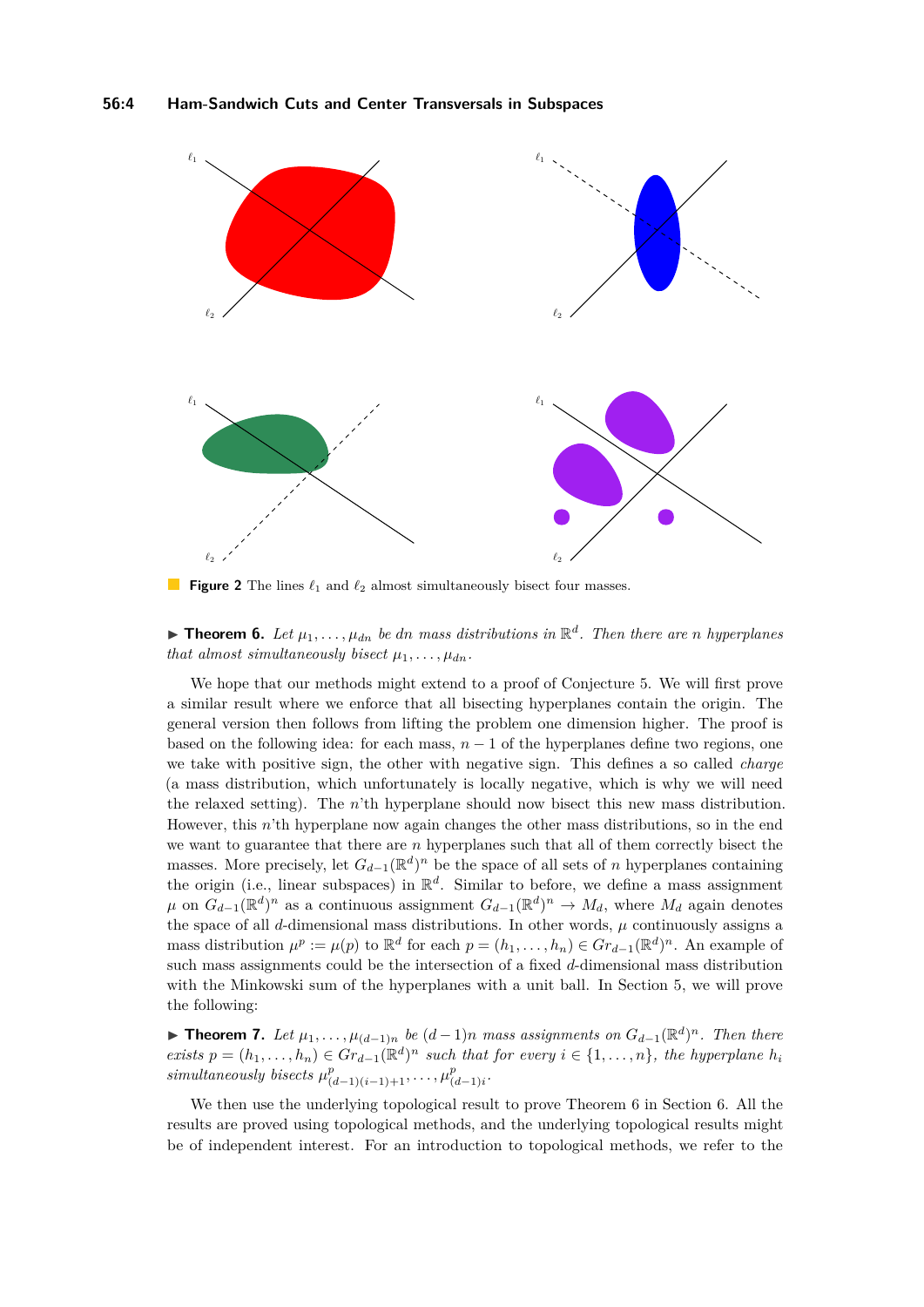books by Matoušek [\[15\]](#page-13-0) and de Longueville [\[7\]](#page-13-13). Most of the proofs in this work use so-called Stiefel-Whitney classes of vector bundles. The standard reference for this concept is the classic book by Milnor and Stasheff [\[16\]](#page-13-14).

## <span id="page-4-0"></span>**2 Ham Sandwich Cuts in horizontal subspaces**

In order to prove Theorem [4,](#page-1-1) we establish a few preliminary lemmas. Consider the following space, which we denote by  $F_{hor}$ : the elements of  $F_{hor}$  are pairs  $(h, \vec{\ell})$ , where *h* is an (unoriented) *k*-dimensional  $(k-1)$ -horizontal linear subspace of  $\mathbb{R}^d$  and  $\overline{\ell}$  is an oriented (*k*) 1-dimensional linear subspace of *h*, that is, an oriented line in *h* through the origin. The space *Fhor* inherits a topology from the Stiefel manifold. Furthermore, inverting the orientation of  $\overline{\ell}$  is a free  $\mathbb{Z}_2$ -action, giving  $F_{hor}$  the structure of a  $\mathbb{Z}_2$ -space.

We will first give a different description of the space *Fhor*. Define

$$
F' := S^{d-k} \times S^{k-2} \times [0,1] /_{(\approx_0,\approx_1)},
$$

where  $(x, y, 0) \approx_0 (x, y', 0)$  for all  $y, y' \in S^{k-2}$  and  $(x, y, 1) \approx_1 (-x, y, 1)$  for all  $x \in S^{d-k}$ . Further, define a free  $\mathbb{Z}_2$ -action on *F*<sup>'</sup> by  $-(x, y, t) := (-x, -y, t)$ . We claim that the  $\mathbb{Z}_2$ -space  $F'$  is "the same" as  $F_{hor}$ :

<span id="page-4-1"></span>**Example 10.** There is a  $\mathbb{Z}_2$ -equivariant homeomorphism between  $F'$  and  $F_{hor}$ .

**Proof.** Consider the subspace  $Y \subset \mathbb{R}^d$  spanned by  $e_1, \ldots, e_{k-1}$ . The space of unit vectors in *Y* is homeomorphic to  $S^{k-2}$ . Similarly let  $X \subset \mathbb{R}^d$  be spanned by  $e_k, \ldots, e_d$ . Again, the space of unit vectors in *X* is homeomorphic to  $S^{d-k}$ . In a slight abuse of notation, we will write *y* and *x* both for a unit vector in *Y* and *X* as well as for the corresponding points in  $S^{k-2}$  and  $S^{d-k}$ , respectively.

We first construct a map  $\varphi$  from  $S^{d-k} \times S^{k-2} \times [0,1]$  to  $F_{hor}$  as follows: for every  $x \in S^{d-k}$ let  $h(x)$  be the unique  $(k-1)$ -horizontal subspace spanned by  $x, e_1, \ldots, e_{k-1}$ . See Figure [3](#page-5-1) for an illustration. Note that  $h(-x) = h(x)$ . Further, define  $v(x, y, t) := (1 - t)x + ty$  and let  $\overrightarrow{\ell}(x, y, t)$  be the directed line defined by the vector  $v(x, y, t)$ . Note that  $\overrightarrow{\ell}(x, y, t)$  lies in the plane spanned by *x* and *y* and thus also in  $h(x)$ . Finally, set  $\varphi(x, y, t) := (h(x), \vec{\ell}(x, y, t))$ . Both *h* and *v* are both open and closed continuous maps, and thus so is  $\varphi$ . Also, we have that  $v(-x-y,t) = -(1-t)x - ty = -v(x, y, t)$ , so  $\varphi$  is Z<sub>2</sub>-equivariant.

Note that for  $t = 0$  we have  $v(x, y, 0) = x$ , so  $\varphi(x, y, 0)$  does not depend on *y*, and in particular  $\varphi(x, y, 0) = \varphi(x, y', 0)$  or all  $y, y' \in S^{k-2}$ . Similarly, for  $t = 1$  we have  $v(x, y, 1) = y$ and  $h(-x) = h(x)$ , and thus  $\varphi(x, y, 1) = \varphi(-x, y, 1)$  for all  $x \in S^{d-k}$ . Hence,  $\varphi$  induces a map  $\varphi'$  from *F'* to  $F_{hor}$  which is still open, closed, continuous and  $\mathbb{Z}_2$ -equivariant. Finally, it is easy to see that  $\varphi'$  is bijective. Thus,  $\varphi'$  is a Z<sub>2</sub>-equivariant homeomorphism between  $F'$  and  $F_{hor}$ , as required.

We now prove a Borsuk-Ulam-type statement for *Fhor*.

<span id="page-4-2"></span>▶ **Lemma 9.** *There is no*  $\mathbb{Z}_2$ -map  $f : F_{hor} \rightarrow S^{d-k}$ .

**Proof.** Assume for the sake of contradiction that *f* exists. Then, by Lemma [8,](#page-4-1) *f* induces a map  $F: S^{d-k} \times S^{k-2} \times [0,1] \to S^{d-k}$  with the following properties:

- **(1)**  $F(-x, -y, t) = -F(x, y, t)$  for all  $t \in (0, 1);$
- **(2)**  $F(x, y, 0) = F(x, y', 0)$  for all  $y, y' \in S^{k-2}$  and  $F(-x, y, 0) = -F(x, y, 0)$  for all  $x \in S^{d-k}$ ;
- **(3)**  $F(x, -y, 1) = -F(x, y, 1)$  for all  $y \in S^{k-2}$  and  $F(-x, y, 1) = F(x, y, 1)$  for all  $x \in S^{d-k}$ .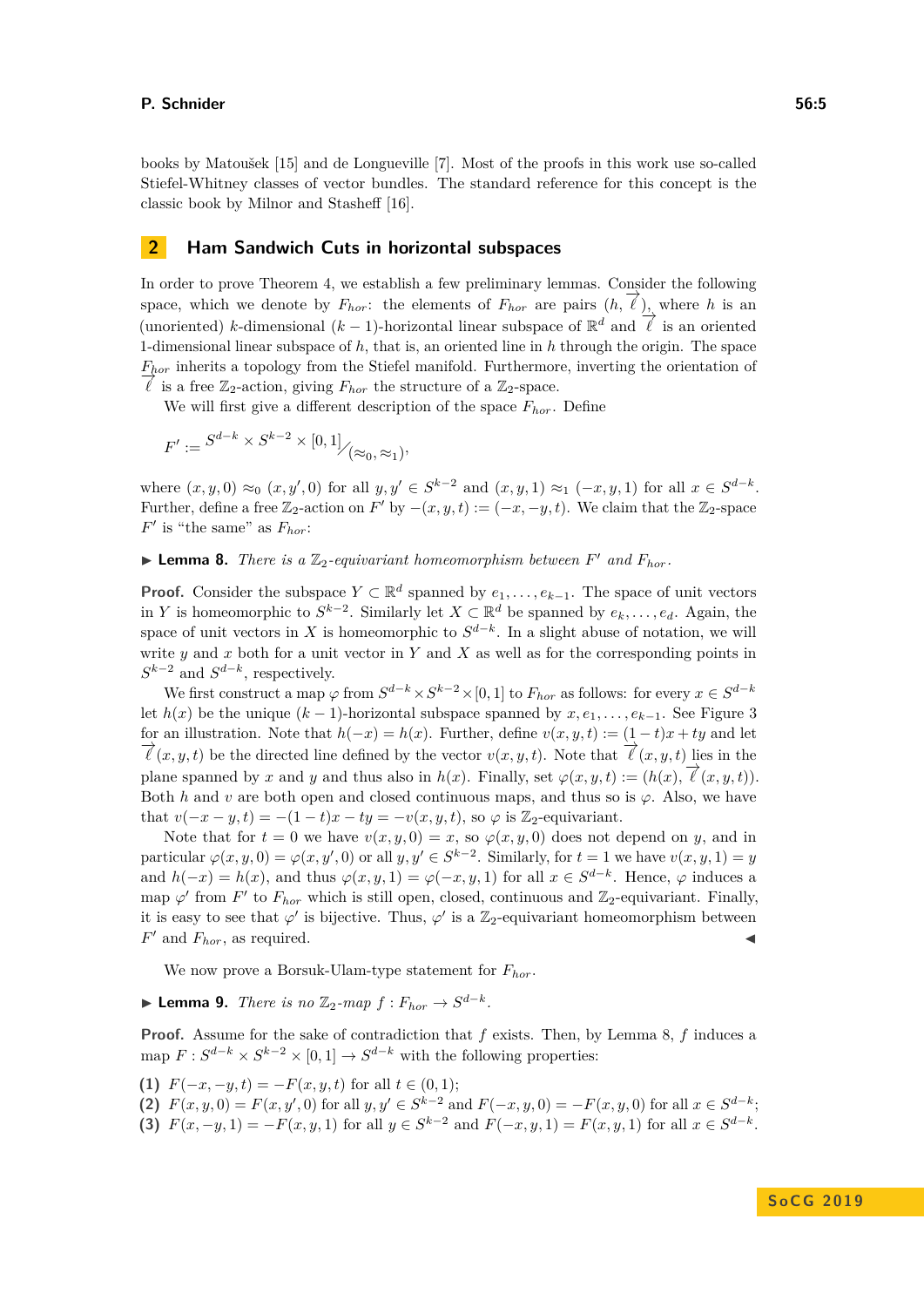## <span id="page-5-1"></span>**56:6 Ham-Sandwich Cuts and Center Transversals in Subspaces**



**Figure 3** The map  $\varphi$  for  $d = 3$  and  $k = 2$ .

In particular, *F* is a homotopy between  $f_0(x, y) := F(x, y, 0)$  and  $f_1(x, y) := F(x, y, 1)$ . Fix some  $y_0 \in S^{k-2}$ . Then *F* induces a homotopy between  $g_0(x) := f_0(x, y_0)$  and  $g_1(x) :=$ *f*<sub>1</sub>(*x, y*<sub>0</sub>). Note that *g*<sub>0</sub> :  $S^{d-k} \to S^{d-k}$  has odd degree by property (2). On the other hand,  $g_1: S^{d-k} \to S^{d-k}$  has even degree by property (3). Thus, *F* induces a homotopy between a map of odd degree and a map of even degree, which is a contradiction.

We now have all tools that are necessary to prove Theorem [4.](#page-1-1)

▶ **Theorem 4.** Let  $\mu_1, \ldots, \mu_{d-k+2}$  be mass assignments on  $Hor_k^{k-1}(\mathbb{R}^d)$ , where  $2 \leq k \leq d$ . *Then there exists a k*-dimensional (*k* − 1)-*horizontal linear subspace h* where  $\mu_1^h, \ldots, \mu_{d-k+2}^h$ *have a common Ham-Sandwich cut.*

**Proof.** For each  $\mu_i$  and  $(h, \overrightarrow{\ell})$ , consider the point  $v_i$  on  $\overrightarrow{\ell}$  for which the orthogonal hyperplane bisects  $\mu_i^h$ . (If  $v_i$  is not unique, the set of all possible such points is an interval, in which case we choose  $v_i$  as the midpoint of this interval.) This induces a continuous  $\mathbb{Z}_2$ -map *g* :  $F_{hor}$  →  $\mathbb{R}^{d-k+2}$ . For  $i \in \{1 \ldots, d - k + 1\}$ , set  $w_i := v_i - v_{d-k+2}$ . The  $w_i$ 's then induce a continuous  $\mathbb{Z}_2$ -map  $f : F_{hor} \to \mathbb{R}^{d-k+1}$ . We want to show that there exists  $(h, \vec{\ell})$  where  $v_1 = v_2 = \ldots = v_{d-k+2}$ , or equivalently,  $w_1 = \ldots, w_{d-k+1} = 0$ , i.e., *f* has a zero. Assume that this is not the case. Then normalizing *f* induces a  $\mathbb{Z}_2$ -map  $f': F_{hor} \to S^{d-k}$ , which is a contradiction to Lemma [9.](#page-4-2)

Note that the higher *k* is chosen, the weaker our result. In fact, for  $k > \frac{d}{2} + 1$ , our result is weaker than what we would get from the Ham-Sandwich theorem. We conjecture that this trade-off is not necessary:

▶ **Conjecture 10.** *Let*  $\mu_1, \ldots, \mu_d$  *be mass assignments in*  $\mathbb{R}^d$  *and*  $k \geq 2$ *. Then there exists a k*-dimensional (*k* − 1)-*horizontal linear subspace h such that*  $\mu_1^h, \ldots, \mu_d^h$  *have a common Ham-Sandwich cut.*

## <span id="page-5-0"></span>**3 Application: bisecting lines in space**

Recall the setting of Conjecture [3:](#page-1-0) Given three sets  $R, B$  and  $G$  of lines in  $\mathbb{R}^3$  in general position, each with an even number of lines, is there a line  $\ell$  in  $\mathbb{R}^3$  such that  $\ell$  lies below exactly  $|R|/2$  lines of *R*,  $|B|/2$  lines of *B* and  $|G|/2$  lines of *G*? Here, general position means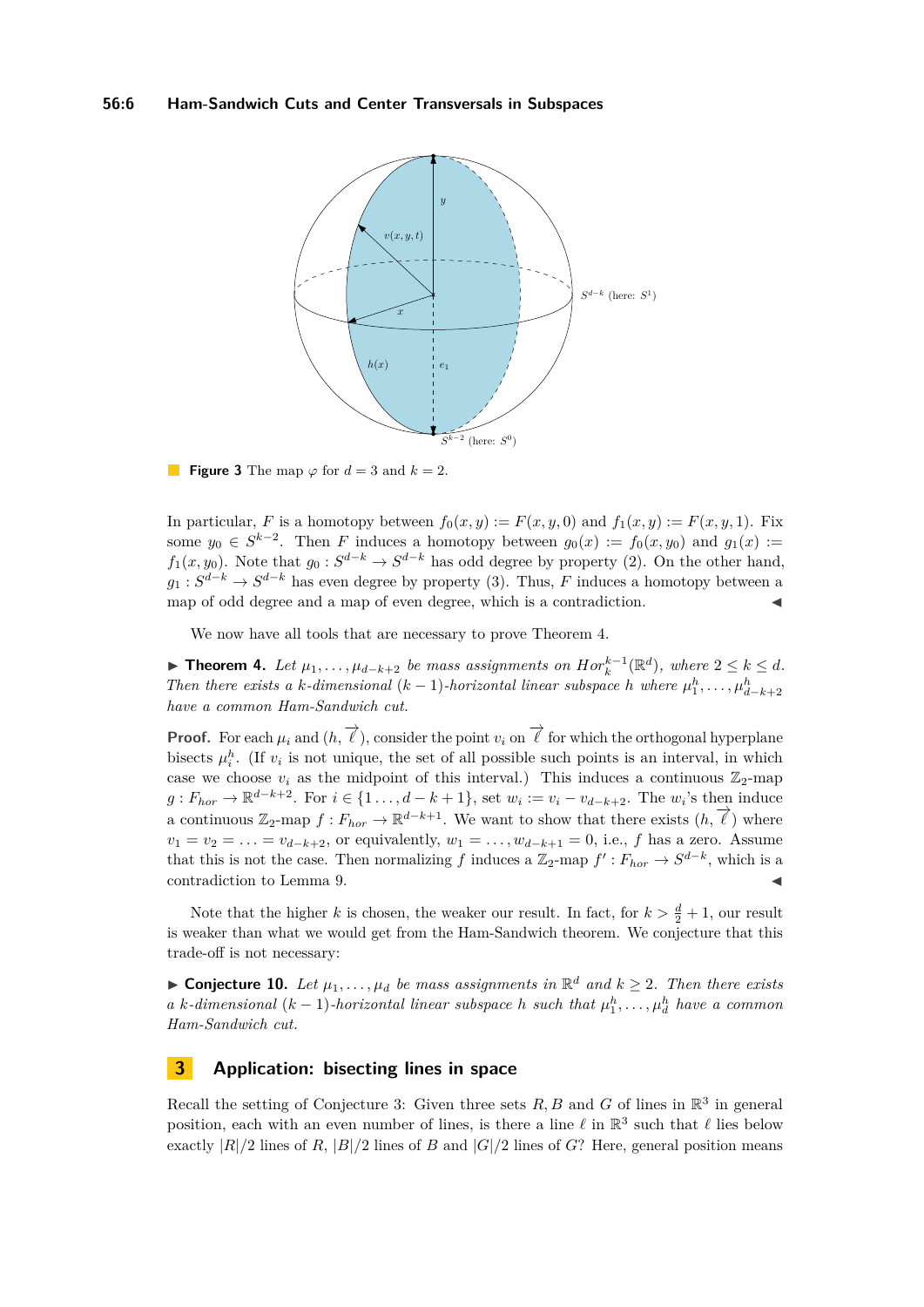that (i) no two lines are parallel, (ii) no line is vertical (i.e., parallel to the *z*-axis), (iii) no line intersects the *z*-axis and (iv) for any four lines, if there is a line intersecting all of them, the (unique) vertical plane containing this common intersecting line does not go through the origin.

We want to prove that there always is such a line  $\ell$  using Theorem [4.](#page-1-1) In order to apply Theorem [4,](#page-1-1) we need to define a mass assignment. To this end, we replace every line *r* in *R* by a very thin infinite cylinder of radius *ε*, centered at *r*. Denote the collection of cylinders obtained this way by *R*<sup>∗</sup> . Define *B*<sup>∗</sup> and *G*<sup>∗</sup> analogously. For each vertical plane *h* through the origin, let  $D_K^h$  be a disk in *h* centered at the origin, with some (very large) radius *K*. Define  $\mu_R^h$  as  $(R^* \cap h) \cap D_K^h$ . It is straightforward to show that  $\mu_R^h$  is a mass assignment. Analogously we can define mass assignments  $\mu_B^h$  and  $\mu_G^h$ . From Theorem [4,](#page-1-1) where we set  $e_1$ to be the unit vector on the *z*-axis, we deduce that there is a vertical plane  $h_0$  and a line  $\ell \in h_0$  such that  $\ell$  simultaneously bisects  $\mu_R^{h_0}, \mu_B^{h_0}$  and  $\mu_G^{h_0}$ . We claim that this  $\ell$  gives a solution to Conjecture [3.](#page-1-0)

To show this, we distinguish two cases: The first case is that all the cylinders in *R*<sup>∗</sup>∪*B*<sup>∗</sup>∪*G*<sup>∗</sup> intersect  $D_K^{h_0}$ . In this case, it is a standard argument to show that  $\ell$  is a Ham-Sandwich cut of the point set  $(R \cup B \cup G) \cap h_0$ . Note that because of general position assumptions (ii) and (iv), at most one triple of points in  $(R \cup B \cup G) \cap h_0$  is collinear. As all three sets have an even number of lines, we thus have that  $\ell$  either contains two points or no point at all. Further, if it contains two points  $p_1$  and  $p_2$ , then they must have the same color. In this case, slightly rotate  $\ell$  such that  $p_1$  lies above  $\ell$  and  $p_2$  lies below  $\ell$ . Now, in any case,  $\ell$  is a Ham-Sandwich cut that contains no points. In particular,  $\ell$  lies below exactly  $|R|/2$  lines of  $R$ ,  $|B|/2$  lines of *B* and  $|G|/2$  lines of *G*, which is what we required.

The second case is that some cylinders in  $R^* \cup B^* \cup G^*$  do not intersect  $D_K^{h_0}$ . By the general position assumption (i), choosing *K* sufficiently large, we can assume that exactly one cylinder  $c^*$  does not intersect  $D_K^{h_0}$ . Without loss of generality, let  $c^* \in R^*$ , defined by some line  $c \in R$ . If K is chosen sufficiently large, by general position assumption (iii) we can further assume that *c* is parallel to  $h_0$ . Thus, similar to above,  $\ell$  is a Ham-Sandwich cut of the point set  $((R \setminus \{c\}) \cup B \cup G) \cap h_0$ . Again, at most one triple of points is collinear. As  $(R \setminus \{c\})$  contains an odd number of lines,  $\ell$  passes through either 1 or 3 points. If  $\ell$  passes through 3 points  $p_1$ ,  $p_2$  and  $p_3$ , then without loss of generality  $p_1 \in (R \setminus \{c\}) \cap h_0$ . Further, *p*<sup>2</sup> and *p*<sup>3</sup> must be induced by the same set of lines, without loss of generality *B*. In both cases, we can slightly rotate  $\ell$  such that  $p_1$  is above  $\ell$  and  $p_2$  and  $p_3$  lie on different sides of  $\ell$ . Similarly, if  $\ell$  contains 1 point  $p_1$ , then  $p_1 \in (R \setminus \{c\}) \cap h_0$ , and we can slightly translate  $\ell$ such that  $p_1$  lies above  $\ell$ . Now again,  $\ell$  lies below exactly  $|R|/2$  lines of  $R$ ,  $|B|/2$  lines of  $B$ and  $|G|/2$  lines of  $G$ , which is what we required.

Thus, we have proved the following Theorem:

 $\blacktriangleright$  **Theorem 11.** *Given three sets R, B and G of lines in*  $\mathbb{R}^3$  *in general position, each with* an even number of lines, there is a line  $\ell$  in  $\mathbb{R}^3$  such that  $\ell$  lies below exactly  $|R|/2$  lines of  $R$ *,*  $|B|/2$  *lines of*  $B$  *and*  $|G|/2$  *lines of*  $G$ *.* 

## <span id="page-6-0"></span>**4 Center Transversals in general subspaces**

In this section we consider the more general case of assignments of mass distributions to all linear subspaces. The space of all linear subspaces of fixed dimension defines in a natural way a *vector bundle*. Recall the following definition: a vector bundle consists of a base space *B*, a total space *E*, and a continuous projection map  $\pi : E \mapsto B$ . Furthermore, for each  $b \in B$ , the fiber  $\pi^{-1}(b)$  over *b* has the structure of a vector space over the real numbers.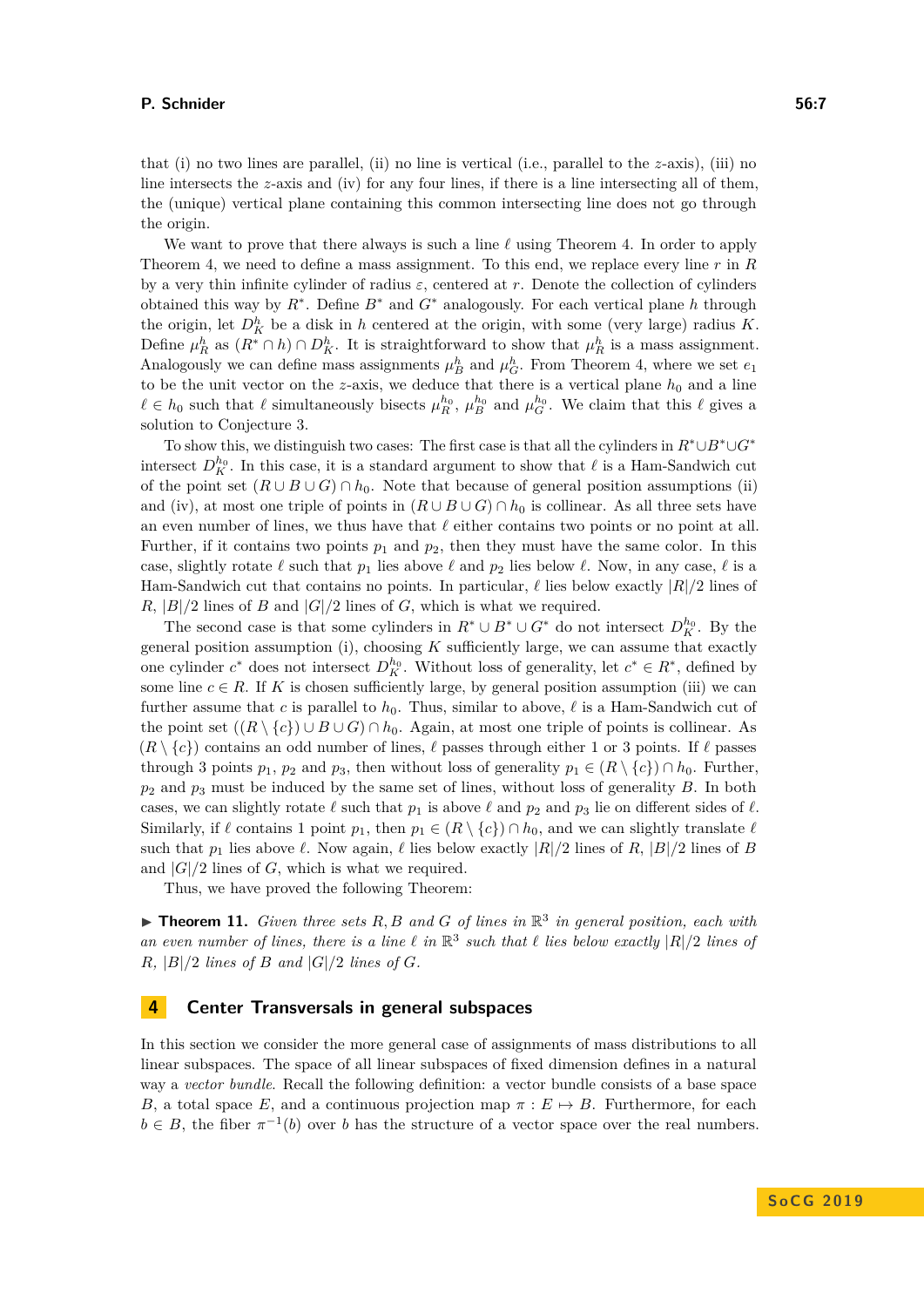## **56:8 Ham-Sandwich Cuts and Center Transversals in Subspaces**

Finally, a vector bundle satisfies the *local triviality condition*, meaning that for each  $b \in B$ there is a neighborhood  $U \subset B$  containing p such that  $\pi^{-1}(U)$  is homeomorphic to  $U \times \mathbb{R}^d$ . A *section* of a vector bundle is a continuous mapping  $s : B \mapsto E$  such that  $\pi s$  equals the identity map, i.e., *s* maps each point of *B* to its fiber. Recall that we denote by  $G_m(\mathbb{R}^n)$ the Grassmann manifold consisting of all *m*-dimensional subspaces of  $\mathbb{R}^n$ . Let  $\gamma_m^d$  be the *canonical bundle* over  $G_m(\mathbb{R}^n)$ . The bundle  $\gamma_m^n$  has a total space *E* consisting of all pairs  $(L, v)$ , where *L* is an *m*-dimensional subspace of  $\mathbb{R}^n$  and *v* is a vector in *L*, and a projection  $\pi: E \mapsto G_m(\mathbb{R}^n)$  given by  $\pi((L, v)) = L$ . Another space that we will be working with is the *complete flag manifold*  $\tilde{V}_{n,n}$ : a *flag*  $\mathcal F$  in a vector space  $V$  of dimension *n* is an increasing sequence of subspaces of the form

$$
\mathcal{F} = \{0\} = V_0 \subset V_1 \subset \cdots \subset V_k = V.
$$

A flag is a *complete flag* if  $\dim V_i = i$  for all *i* (and thus  $k = n$ ). The complete flag manifold  $\tilde{V}_{n,n}$  is the manifold of all complete flags of  $\mathbb{R}^n$ . Similar to the Grassmann manifold, we can define a canonical bundle for each  $V_i$ , which we will denote by  $\vartheta_i^n$ . For details on vector bundles and sections, see [\[16\]](#page-13-14).

<span id="page-7-0"></span>**Example 12.** *Let*  $s_1, \ldots, s_{m+1}$  *be*  $m+1$  *sections of the canonical bundle*  $\vartheta_l^{m+l}$ *. Then there is a flag*  $\mathcal{F} \in \tilde{V}_{m+l,m+l}$  *such that*  $s_1(\mathcal{F}) = \ldots = s_{m+1}(\mathcal{F})$ *.* 

This Lemma is a generalization of Proposition 2 in [\[22\]](#page-14-2) and Lemma 1 in [\[8\]](#page-13-1). Our proof follows the proof in [\[22\]](#page-14-2).

**Proof.** Consider the sections  $q_i := s_{m+1} - s_i$ . We want to show that there exists a flag  $\mathcal{F}$ for which  $q_1(\mathcal{F}) = \ldots = q_m(\mathcal{F}) = 0$ . The sections  $q_1, \ldots, q_m$  determine a unique section in the *m*-fold Whitney sum of  $\vartheta_l^{m+l}$ , which we denote by *W*. Note that *W* has base  $\tilde{V}_{m+l,m+l}$ and fiber dimension *ml*. We will show that *W* does not admit a nowhere zero section. For this, it suffices to show that the highest Stiefel-Whitney class  $w_{ml}(W)$  is nonzero (see [\[16\]](#page-13-14), §4, Proposition 3).

By the Whitney product formula we have  $w_{ml}(W) = w_l(\vartheta_l^{m+l})^m$ . Note that the projection  $f: \tilde{V}_{m+l,m+l} \to G_l(\mathbb{R}^{m+l})$  which maps  $(V_0, \ldots, V_l, \ldots, V_{m+l})$  to  $V_l$  induces a bundle map from  $\vartheta_l^{m+l}$  to  $\gamma_l^{m+l}$ . Thus by the naturality of Stiefel-Whitney classes we have  $w_l(\vartheta_l^{m+l})^m =$  $f^*(w_l(\gamma_l^{m+l})^m) = f^*(w_l(\gamma_l^{m+l}))^m$ . Further, we have the following commutative diagram

$$
\tilde{V}_{m+l,m+l} \xrightarrow{i} \tilde{V}_{\infty,m+l}
$$
\n
$$
f \downarrow \qquad \qquad f \downarrow g
$$
\n
$$
G_l(\mathbb{R}^{m+l}) \xrightarrow{j} G_l(\mathbb{R}^{\infty})
$$

where *i* and *j* are inclusions and *g* is the canonical map from  $\tilde{V}_{\infty,m+l}$  to  $G_l(\mathbb{R}^{\infty})$  (see e.g. [\[10,](#page-13-15) [22\]](#page-14-2)). In  $\mathbb{Z}_2$ -cohomology, we get the following diagram:

$$
H^*(\tilde{V}_{m+l,m+l}) \leftarrow^{i^*} H^*(\tilde{V}_{\infty,m+l})
$$
  

$$
f^*\uparrow \qquad \qquad \qquad \uparrow g^* \qquad \qquad \downarrow
$$
  

$$
H^*(G_l(\mathbb{R}^{m+l})) \leftarrow^{i^*} H^*(G_l(\mathbb{R}^{\infty}))
$$

It is known that  $H^*(\tilde{V}_{\infty,m+l})$  is a polynomial algebra  $\mathbb{Z}_2[t_1,\ldots,t_{m+l}]$  and that  $g^*$  maps  $H^*(G_l(\mathbb{R}^{\infty}))$  injectively onto the algebra  $\mathbb{Z}_2[\sigma_1,\ldots,\sigma_l] \subset \mathbb{Z}_2[t_1,\ldots,t_l] \subset \mathbb{Z}_2[t_1,\ldots,t_{m+l}],$ where  $\sigma_i$  denotes the *i*'th symmetric polynomial in the variables  $t_1, \ldots, t_l$  [\[16,](#page-13-14) [10\]](#page-13-15). Further,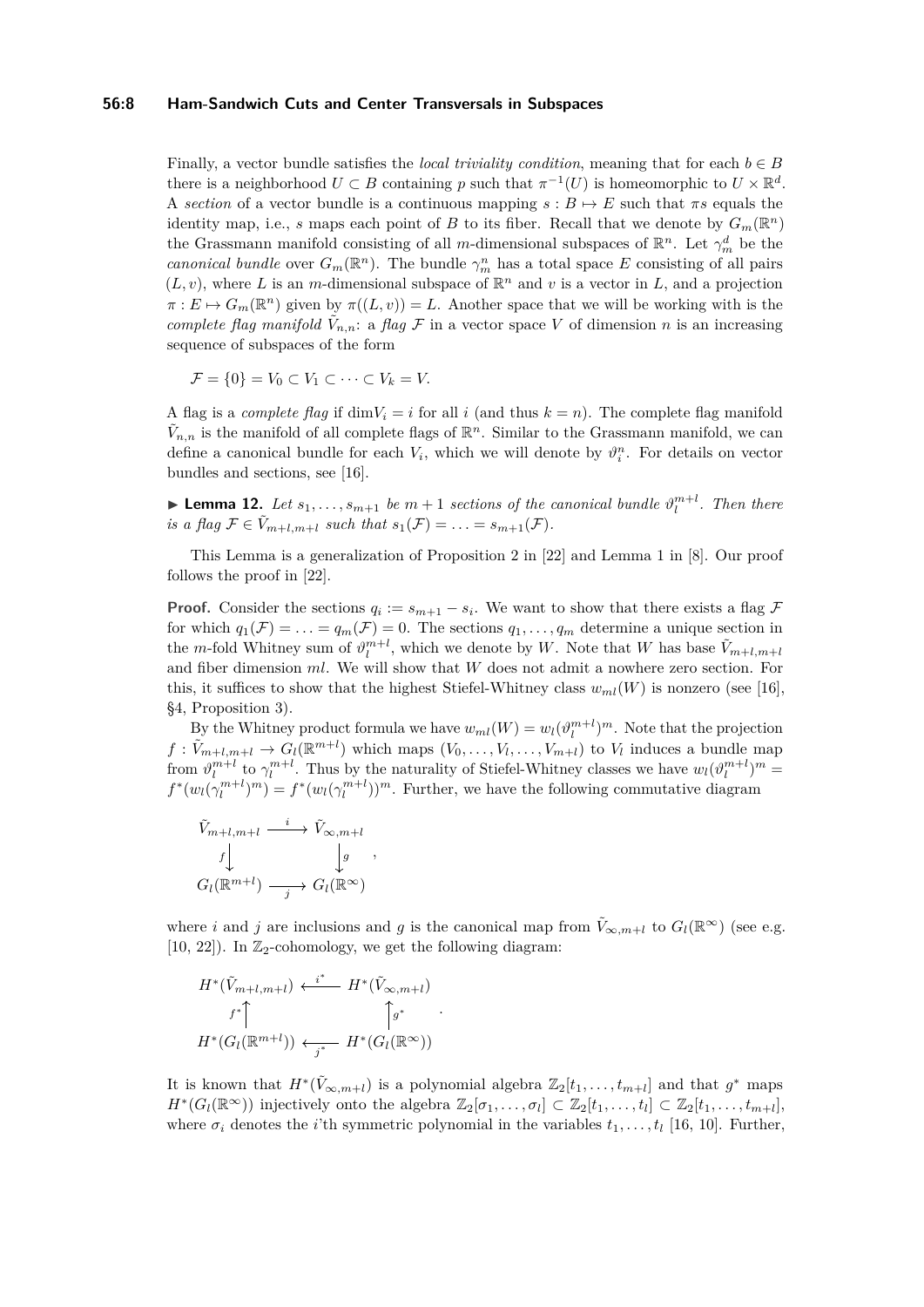$H^*(\tilde{V}_{m+l,m+l})$  is a polynomial algebra  $\mathbb{Z}_2[t_1,\ldots,t_{m+l}]$   $/(\sigma_1,\ldots,\sigma_{m+l})$  and *i*<sup>\*</sup> is the corresponding quotient map. Since  $w_l(\gamma_l^{m+l}) = j^*(\sigma_l)$ , we have  $w_l(\vartheta_l^{m+l})^m = f^*(j^*(\sigma_l))^m$  and in particular  $w_l(\vartheta_l^{m+l})^m = 0$  would imply that  $(\sigma_l)^m \in \text{ker } i^*$ , i.e.  $(t_1 \cdots t_l)^m$  is in the ideal  $(\sigma_1, \ldots, \sigma_{m+l})$ . But this is a contradiction to Proposition 2.21 in [\[21\]](#page-14-4).

Consider now a continuous map  $\mu : \tilde{V}_{m+l,m+l} \to M_l$ , which assigns an *l*-dimensional mass distribution to *V<sup>l</sup>* for every flag. We call such a map an *l-dimensional mass assignment on*  $\tilde{V}_{m+l,m+l}$ 

<span id="page-8-1"></span> $\triangleright$  **Corollary 13.** Let  $\mu_1, \ldots, \mu_{m+1}$  be *l*-dimensional mass assignments on  $\tilde{V}_{m+l,m+l}$ . Then *there exists a flag*  $\mathcal{F} \ni V_l$  *such that some point*  $p \in V_l$  *is a centerpoint for all*  $\mu_1^{\mathcal{F}}, \ldots, \mu_{m+1}^{\mathcal{F}}$ .

**Proof.** For every  $\mu_i$  and every flag F, the centerpoint region of  $\mu_i^F$  is a convex compact region in the respective  $V_l$ . In particular, for each  $\mu_i$  we get a multivalued, convex, compact section  $s_i$  in  $\vartheta_l^{m+l}$ . Using Proposition 1 from [\[22\]](#page-14-2), Lemma [12](#page-7-0) implies that there is a Flag in which all  $s_i$ 's have a common point  $p$ .

From this we can now deduce Theorem [2](#page-1-2)

▶ **Theorem 2.** Let  $\mu_1, \ldots, \mu_{n+d-k}$  be mass assignments on  $G_k(\mathbb{R}^d)$ , where  $n \leq k \leq d$ . Then *there exists a k-dimensional linear subspace h such that*  $\mu_1^h, \ldots, \mu_{n+d-k}^h$  *have a common* (*n* − 1*, k*)*-center transversal.*

**Proof.** Note that a  $(n-1,k)$ -center transversal in a *k*-dimensional space is a common centerpoint of the projection of the masses to a  $k - (n - 1)$ -dimensional subspace. Consider a flag  $\mathcal{F} = (V_0, \ldots, V_d)$ . For each mass assignment  $\mu_i$  define  $\mu'_i(\mathcal{F}) := \pi_{k-(n-1)}(\mu_i^{V_k})$ , where  $\pi_{k-(n-1)}$  denotes the projection from  $V_k$  to  $V_{k-(n-1)}$ . Every  $\mu'_i$  is an  $(k-(n-1))$ -dimensional mass assignment on  $\tilde{V}_{d,d}$ . The result now follows from Corollary [13](#page-8-1) by setting  $l = k - (n-1)$ and  $m = d - k + n - 1$ .

## <span id="page-8-0"></span>**5 Sections in product bundles**

Similar to before, we again work with vector bundles, but now over a different space. Recall that a mass assignment  $\mu$  on  $G_{d-1}(\mathbb{R}^d)^n$  assigns a *d*-dimensional mass distribution  $\mu^p$  to  $\mathbb{R}^d$ for each  $p = (h_1, \ldots, h_n) \in Gr_{d-1}(\mathbb{R}^d)^n$ . We want to show that given  $(d-1)n$  such mass assignments, there is a *p* such that each  $h_i$  bisects  $d-1$  of their images. The idea is the following: we assign *d* − 1 masses to each *h<sup>i</sup>* . For every *p*, we now sweep a copy of *h<sup>i</sup>* along a line  $\ell$  orthogonal to  $h_i$  and for every mass assigned to  $h_i$  we look at the point on  $\ell$  for which the swept copy through that point bisects the mass. We want to show that for some  $p$ , all these points coincide with the origin.

<span id="page-8-2"></span>**Example 14.** Consider the vector bundle  $\xi := (\gamma_m^d)^k$  (the *k*-fold Cartesian product of  $\gamma_m^d$ ) over the space  $B := G_m(\mathbb{R}^d)^k$ . Let  $q := d - m$ . Then for any q sections  $s_1, \ldots, s_q$  of  $\xi$  there *exists*  $b \in B$  *such that*  $s_1(b) = \ldots = s_q(b) = 0$ *.* 

This Lemma is another generalization of Proposition 2 in [\[22\]](#page-14-2) and Lemma 1 in [\[8\]](#page-13-1). Our proof follows the proof in [\[8\]](#page-13-1).

**Proof.** The sections  $s_1, \ldots, s_q$  determine a unique section in the *q*-fold Whitney sum of  $\xi$ , which we denote by  $\xi^q$ .  $\xi^q$  has base *B* and fiber dimension *kqm*. We want to show that  $\xi^q$ does not allow a nowhere zero section. For this, it is again enough to show that the highest Stiefel-Whitney class  $w_{kqm}(\xi^q)$  does not vanish. Denote by  $\Gamma_m^d$  the *q*-fold Whitney sum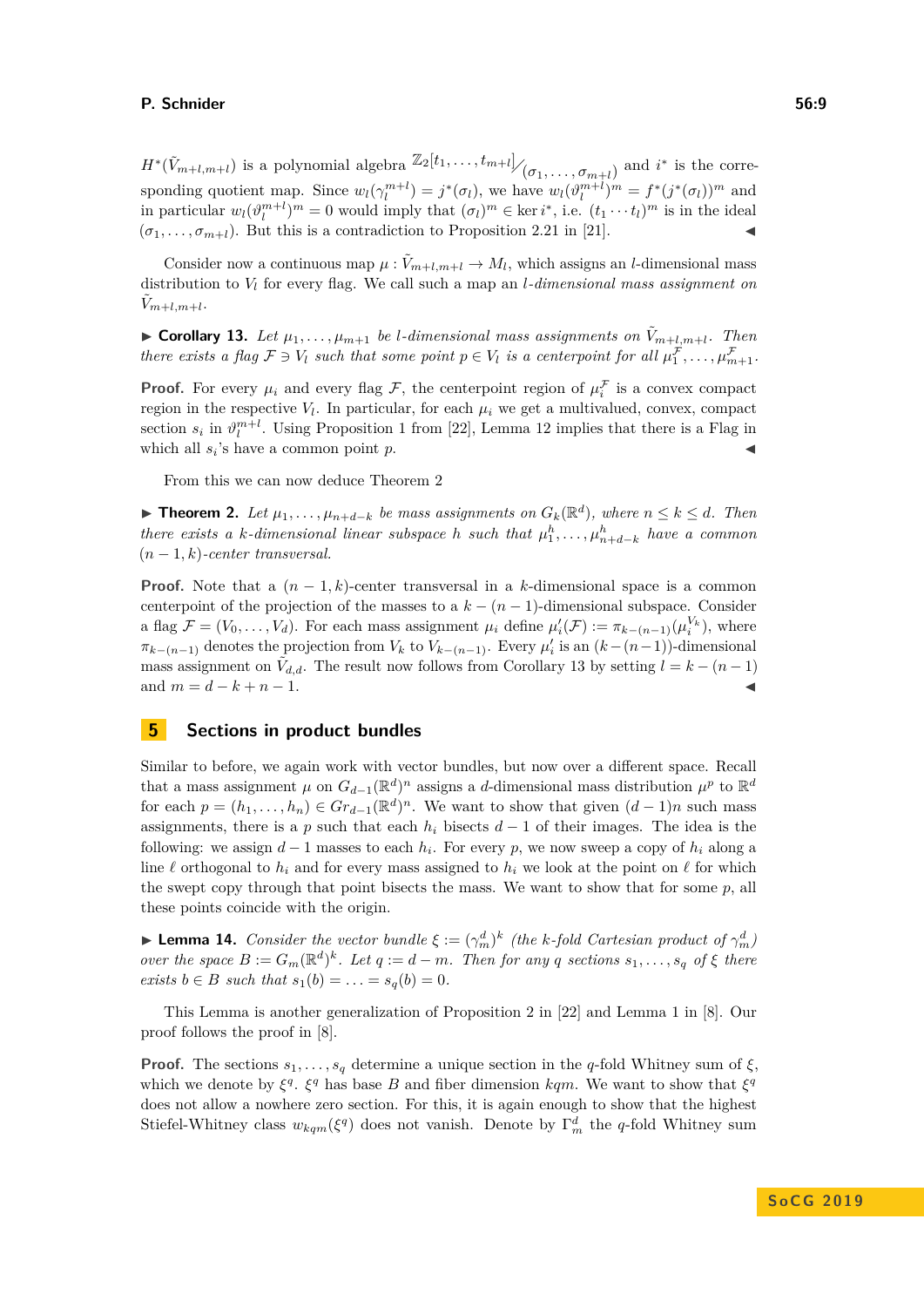## **56:10 Ham-Sandwich Cuts and Center Transversals in Subspaces**

of  $\gamma_m^d$  and consider the vector bundle  $\zeta := (\Gamma_m^d)^k$ . Note that  $\zeta$  also has base *B* and fiber dimension  $kqm$ . Furthermore, there is a natural bundle map from  $\zeta$  to  $\xi^q$ , and as they have the same base space,  $\zeta$  and  $\xi^q$  are isomorphic (see [\[16\]](#page-13-14), §3, Lemma 3.1). Thus, it is enough to show that the highest Stiefel-Whitney class  $w_{kqm}(\zeta)$  does not vanish. The Stiefel-Whitney classes of a Cartesian product of vector bundles can be computed as the cross product of the Stiefel-Whitney classes of its components in the following way (see [\[16\]](#page-13-14), §4, Problem 4-A):

$$
w_j(\eta_1 \times \eta_2) = \sum_{i=0}^j w_i(\eta_1) \times w_{j-i}(\eta_2).
$$

It was shown by Dol'nikov [\[8\]](#page-13-1) that  $w_{qm}(\Gamma_m^d) = 1 \in \mathbb{Z}_2 = H^{qm}(G_m(\mathbb{R}^d); \mathbb{Z}_2)$ . By the Künneth theorem and induction it follows that  $w_{kqm}((\Gamma_m^d)^k) = 1 \in \mathbb{Z}_2 = H^{kqm}((G_m(\mathbb{R}^d))^k; \mathbb{Z}_2)$ .

In the following, we will use Lemma [14](#page-8-2) only for the case  $m = 1$ , i.e., for products of line bundles. This case could also be proved using a Borsuk-Ulam-type result on product of spheres (Theorem 4.1 in [\[9\]](#page-13-16), for  $n_1 = ... = n_r = d - 1$ , see also [\[18\]](#page-14-5)). Consider now  $B := G_1(\mathbb{R}^d)^n$ , i.e., all *n*-tuples of lines in  $\mathbb{R}^d$  through the origin. Further, for every  $i \in \{1, ..., n\}$  we define  $\xi_i$  as the following vector bundle: the base space is *B*, the total space  $E_i$  is the set of all pairs  $(b, v)$ , where  $b = (\ell_1(b), \dots, \ell_n(b))$  is an element of *B* and *v* is a vector in  $\ell_i(b)$ , and the projection  $\pi$  is given by  $\pi((b, v)) = b$ . It is straightforward to show that this is indeed a vector bundle. In other words, we consider one line to be marked and the fiber over an *n*-tuple of lines is the 1-dimensional vector space given by the marked line. We are now ready to prove Theorem [7.](#page-3-2)

**► Theorem 7.** Let  $\mu_1, \ldots, \mu_{(d-1)n}$  be  $(d-1)n$  mass assignments on  $G_{d-1}(\mathbb{R}^d)^n$ . Then there *exists*  $p = (h_1, \ldots, h_n) \in \text{Gr}_{d-1}(\mathbb{R}^d)^n$  *such that for every*  $i \in \{1, \ldots, n\}$ *, the hyperplane*  $h_i$ *simultaneously bisects*  $\mu_{(d-1)(i-1)+1}^p, \ldots, \mu_{(d)}^p$ (*d*−1)*i .*

**Proof.** Consider  $\xi = (\gamma_1^d)^n$ . Recall that  $B = G_1(\mathbb{R}^d)^n$ . For an element  $b = (\ell_1(b), \dots, \ell_n(b))$ of *B*, consider for every  $i \in \{1, \ldots, n\}$  the  $(d-1)$ -dimensional hyperplane through the origin that is orthogonal to  $\ell_i(b)$  and denote it by  $h_i(b)$ . Similarly, for every  $(b, v) \in E_i$ , let  $g_i(b, v)$ be the hyperplane through *v* orthogonal to  $\ell_i(b)$ . Note that  $g_i(b, 0) = h_i(b)$ .

Consider now the mass  $\mu_1$ . The set of all pairs  $(b, v)$  such that  $(q_1(b, v), h_2(b), \ldots, h_n(b))$ bisects  $\mu_1$  defines a section  $s_1^1$  in  $\xi_1$ . Analogously, use  $\mu_{(d-1)(j-1)+1}$  to define  $s_j^1$  for all  $j \in \{2, ..., n\}$ . Then  $s^1 := (s_1^1, ..., s_n^1)$  is a section in  $(\gamma_1^d)^n$ . Similarly, for  $i \in \{2, ..., d-1\}$ , using the masses  $\mu_{(d-1)(j-1)+i}$  for all  $j \in \{2, ..., n\}$  define a section  $s^i$  in  $(\gamma_1^d)^n$ .

We have thus defined  $d-1$  sections in  $(\gamma_1^d)^n$ . Hence, by applying Lemma [14,](#page-8-2) we get that there is a point  $b_0$  in *B* such that  $s^1(b_0), \ldots, s^{d-1}(b_0) = 0$ . In particular, all orthogonal hyperplanes  $g_i(b, v)$  contain the origin, so their collection is an element of  $G_{d-1}(\mathbb{R}^d)^n$ . Further, it follows from the definition of the sections  $s^i$  that  $h_i$  simultaneously bisects  $\mu_{(d-1)(i-1)+1}^p, \ldots, \mu_{(d)}^p$ (*d*−1)*i* . John Stein Stein Stein Stein Stein Stein Stein Stein Stein Stein Stein Stein Stein Stein Stein Stein Stein S<br>John Stein Stein Stein Stein Stein Stein Stein Stein Stein Stein Stein Stein Stein Stein Stein Stein Stein Ste

## <span id="page-9-0"></span>**6 Application: bisections with several cuts**

The objective of this section is to prove Theorem [6.](#page-3-1) Before we dive into the technicalities, let us briefly discuss the main ideas. We first show that any  $(d-1)n$  mass distributions in  $\mathbb{R}^d$  can be almost simultaneously bisected by *n* hyperplanes through the origin. The idea of this proof is very similar to the proof of Theorem [7:](#page-3-2) consider some mass  $\mu$  and assume that *n* − 1 of the hyperplanes are fixed. Sweep the last hyperplane along a line through the origin and stop when the resulting arrangement of  $n$  hyperplanes almost bisects  $\mu$ . We do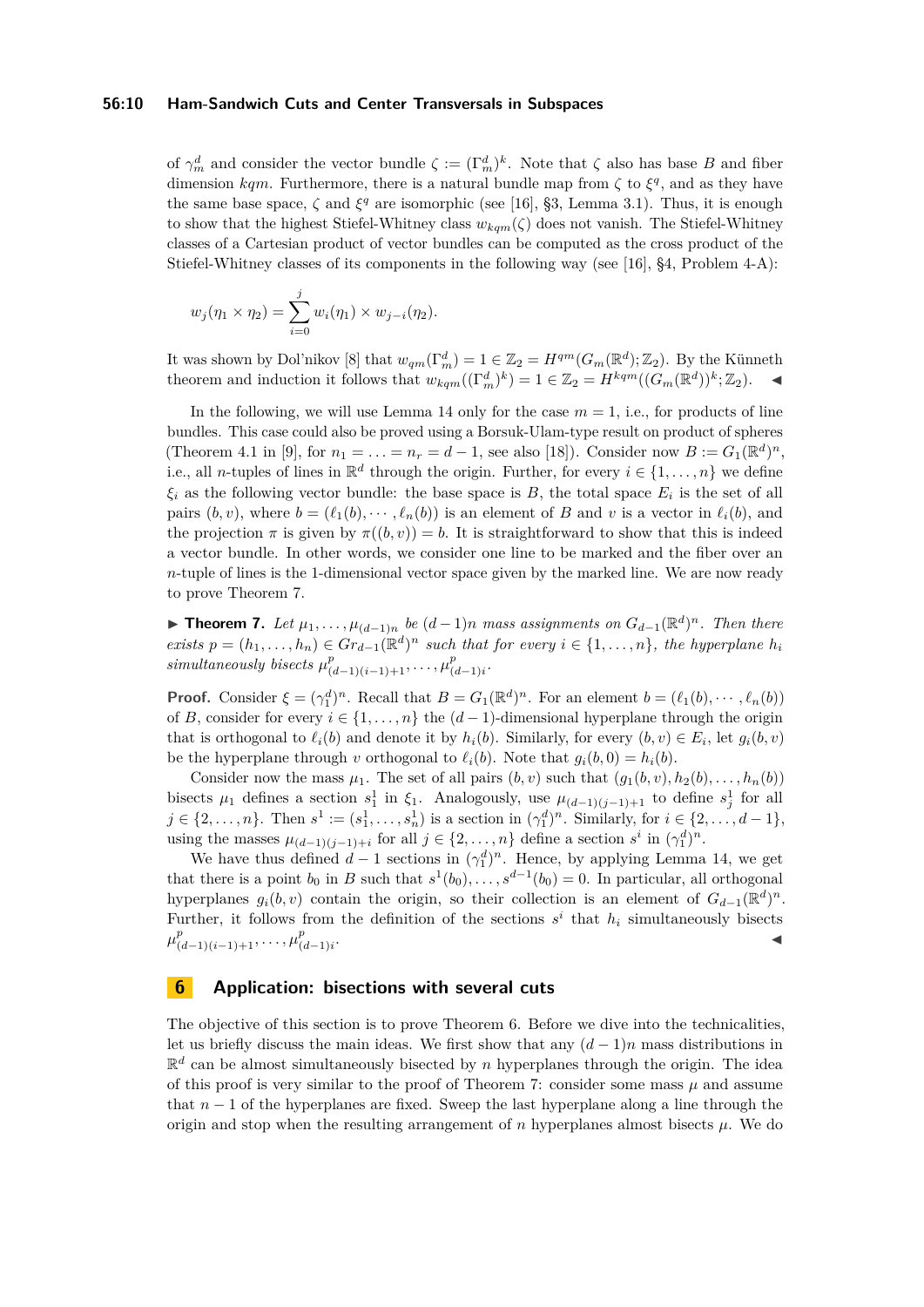<span id="page-10-0"></span>

**Figure 4** Two graphs of limit antipodal functions.

the same for every mass, one hyperplane is swept, the others are considered to be fixed. Each hyperplane is swept for  $(d-1)$  masses. Using Lemma [12,](#page-7-0) we want to argue, that there is a solution, such that all the swept hyperplanes are stopped at the origin. The only problem with this approach is, that the points where we can stop the hyperplane are in general not unique. In fact, the region of possible solutions for one sweep can consist of several connected components, so in particular, it is not a section, and we cannot use Lemma [12](#page-7-0) directly. We will therefore need another Lemma, that says that we can find find a section in this space of possible solutions. This Lemma is actually the only reason why our approach only works for the relaxed setting: we need to sometimes ignore certain hyperplanes to construct such a section. However, constructing a section that lies completely in the space of solutions is stronger than what we would need to use Lemma [12.](#page-7-0) It would be enough to argue, that assuming no almost simultaneous bisection exists, we could find a nowhere zero section contradicting Lemma [12.](#page-7-0) It is thus possible that our approach could be strengthened to prove Conjecture [5.](#page-2-1)

Let us now start by stating the aforementioned result for bisections with hyperplanes containing the origin:

<span id="page-10-1"></span>▶ **Theorem 15.** Let  $\mu_1, \ldots, \mu_{(d-1)n}$  be  $(d-1)n$  mass distributions in  $\mathbb{R}^d$ . Then there are *n hyperplanes, all containing the origin, that almost simultaneously bisect*  $\mu_1, \ldots, \mu_{(d-1)n}$ .

As mentioned, in order to prove this result, we need a few additional observations. In the following, by a *limit antipodal* function we mean a continuous function  $f : \mathbb{R} \to \mathbb{R}$  with the following two properties:

1.  $\lim_{x\to\infty} f = -\lim_{x\to-\infty} f$ ,

**2.** the set of zeroes of *f* consists of finitely many connected components.

See Figure [4](#page-10-0) for an illustration. Note that these two conditions imply that if  $\lim_{x\to\infty} f \neq 0$ and if the graph of *f* is never tangent to the *x*-axis, the zero set consists of an odd number of components. For any subset A of a vector bundle  $\xi = (E, B, \pi)$ , denote by  $Z(A)$  the set of base points on whose fiber *A* contains 0 or *A* is unbounded. In particular, for any section *s*, *Z*(*s*) denotes the set of zeroes of the section (as a section is a single point on every fiber, and thus never unbounded).

Consider again  $B := G_1(\mathbb{R}^d)^n$ , i.e., all *n*-tuples of lines in  $\mathbb{R}^d$  through the origin and the vector bundles  $\xi_i$ . Note that  $\xi_i$  has a natural orientable cover  $\xi'_i = (E', B', \pi')$  where all the lines are oriented. Denote by *p* the covering map from  $\xi_i'$  to  $\xi_i$ .

Assume now that we are given a continuous function  $f: E' \to \mathbb{R}$  with the following properties:

- (a) for every point  $b' \in B$ , the restriction of *f* to the fiber  $\pi^{-1}(b')$ , denoted by  $f_{b'}$ , is a limit antipodal function;
- (**b**) for any point  $b \in B$  and any two lifts  $b'_1, b'_2 \in p^{-1}(b)$  we have either  $f_{b'_1}(x) = f_{b'_2}(x)$  or  $f_{b'_1}(x) = -f_{b'_2}(x)$  or  $f_{b'_1}(x) = f_{b'_2}(-x)$  or  $f_{b'_1}(x) = -f_{b'_2}(-x)$ .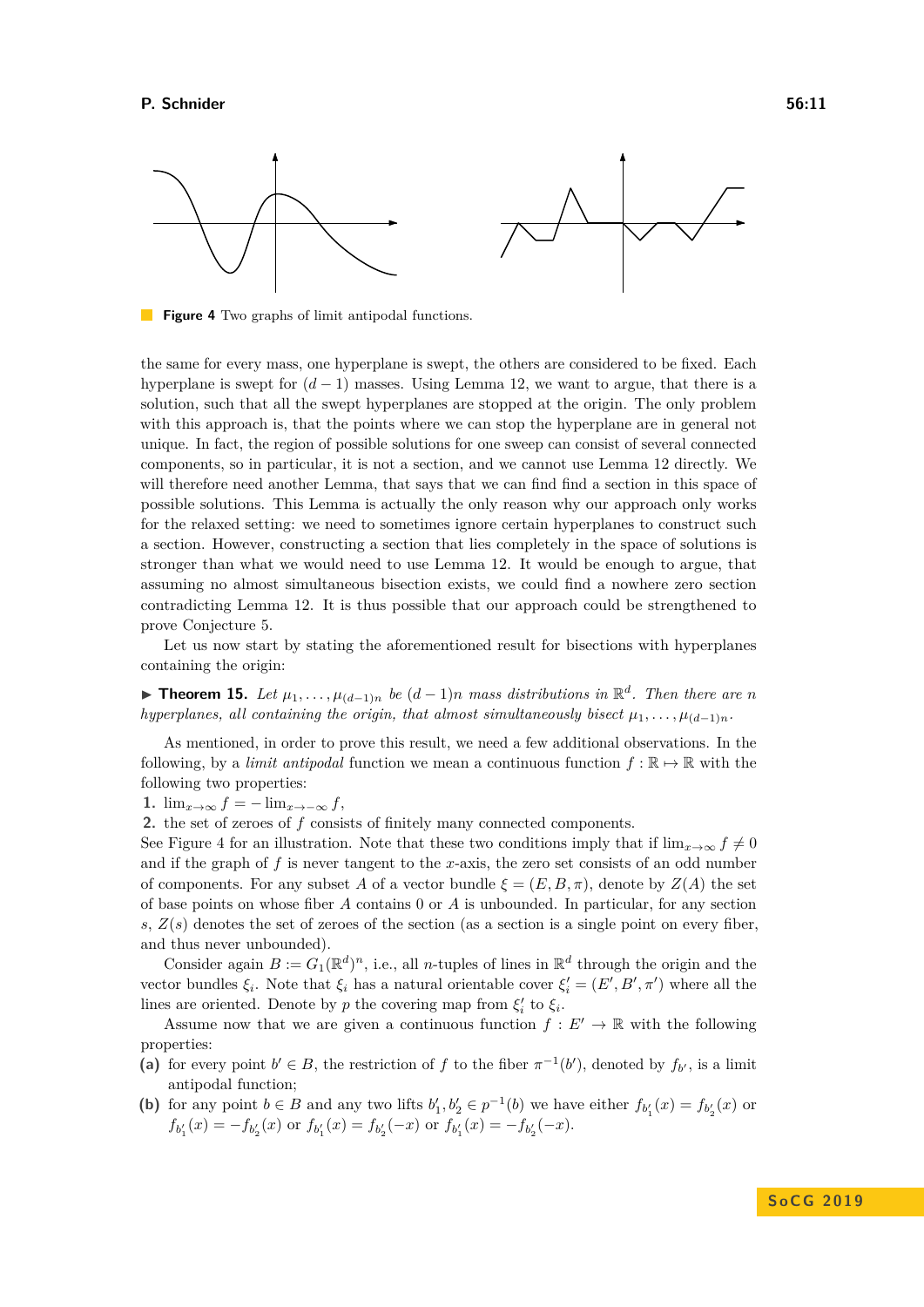#### **56:12 Ham-Sandwich Cuts and Center Transversals in Subspaces**

Let  $V'_f := \{e \in E' | f(e) = 0\}$  be the zero set of f. Note that the second condition ensures that  $\hat{V}_f'$  is the lift of a set  $V_f \subseteq E$ . We call  $V_f$  a *quasi-section* in  $\xi_i$ . Further note that  $Z(V_f)$ consists of the base points where  $f_b(0) = 0$  or  $\lim_{x\to\infty} f_b = 0$ .

<span id="page-11-0"></span>**► Lemma 16.** Let  $V_f$  be a quasi-section in  $\xi_i$ . Then there is a section *s* such that  $Z(s)$  ⊂  $Z(V_f)$ *. In particular, if*  $Z(V_f) = \emptyset$ *, then*  $\xi_i$  *allows a nowhere zero section.* 

Before proving this lemma, we show how to apply it to prove Theorem [15.](#page-10-1)

**Proof of Theorem [15.](#page-10-1)** Define  $h_i(b)$  and  $g_i(b, v)$  as in the proof of Theorem [7.](#page-3-2)

Consider now the mass  $\mu_1$ . For each  $b \in B$ , choose some orientations of  $h_2(b), \ldots, h_n(b)$ and an orientation of  $\ell_1(b)$  arbitrarily. Then for each  $v \in \ell_1(b)$ , we have well-defined regions  $R^+(b, v)$  and  $R^-(b, v)$ . In particular, taking  $\mu_1(R^+(b, v)) - \mu_1(R^-(b, v))$  for all orientations defines a function  $f_1 : E' \to \mathbb{R}$  which satisfies condition (a) and (b) from above. Let  $V_1$ be the set of all pairs  $(b, v)$  such that  $(q_1(b, v), h_2(b), h_3(b), \ldots, h_n(b))$  bisects  $\mu_1$ . As this is exactly the set of pairs  $(b, v)$  for which  $f_1(b, v) = 0$ , it follows that  $V_1$  is a quasi-section.

Let now  $s_1^1$  be a section in  $\xi_1$  with  $Z(s_1) \subset Z(V_1)$ , the existence of which we get from Lemma [16.](#page-11-0) Analogously, use  $\mu_i$  to define  $V_i$  and  $s_i^1$  for all  $i \in \{2, \ldots, n\}$ . Then  $s^1 := (s_1^1, \ldots, s_n^1)$  is a section in  $(\gamma_1^d)^n$ . Similarly, for  $k \in 2, \ldots, d-1$ , using the masses  $\mu_{(k-1)n+1}, \ldots, \mu_{kn}$  define a section  $s^k$  in  $(\gamma_1^d)^n$ .

We have thus defined  $d-1$  sections in  $(\gamma_1^d)^n$ . Hence, by applying Lemma [14,](#page-8-2) we get that there is a point  $b_0$  in *B* such that  $s^1(b_0), \ldots, s^{d-1}(b_0) = 0$ . We claim that  $H :=$  $(h_1(b_0), \ldots, h_n(b_0))$  almost simultaneously bisects  $\mu_1, \ldots, \mu_{(d-1)n}$ : without loss of generality, consider the mass  $\mu_1$ . As  $s_1^1(b_0) = 0$ , we know by the definition of  $s_1^1$  that  $(b_0, 0)$  is in *Z*(*V*<sub>1</sub>). By the definition of *Z*(*V*<sub>1</sub>) this means that *V*<sub>1</sub> ∩  $\pi^{-1}(b_0)$  (1) contains (*b*<sub>0</sub>, 0) or (2) is unbounded.

In case (1), we get that  $(g_1(b_0, 0), h_2(b_0), \ldots, h_n(b_0))$  bisects  $\mu_1$ . But since  $g_i(b_0, 0)$  =  $h_i(b_0)$ , this set is exactly *H*. In case (2), we notice that *V*<sub>1</sub> is unbounded on  $\pi^{-1}(b_0)$  if and only if  $\lim_{x\to\infty} f_{1,b_0} = 0$ . But this means that  $(h_2(b_0), \ldots, h_n(b_0))$  bisects  $\mu_1$ . Thus, *H* indeed almost bisects  $\mu_1$ .

From Theorem [15](#page-10-1) we also deduce the main result of this section:

**Find 1.** Theorem 6. Let  $\mu_1, \ldots, \mu_{dn}$  be dn mass distributions in  $\mathbb{R}^d$ . Then there are *n* hyperplanes *that almost simultaneously bisect*  $\mu_1, \ldots, \mu_{dn}$ .

**Proof.** Map  $\mathbb{R}^d$  to the hyperplane  $p: x_{d+1} = 1$  in  $\mathbb{R}^{d+1}$ . This induces an embedding of the masses  $\mu_1, \ldots, \mu_{dn}$ . By defining  $\mu'_i(S) = \mu(S \cap p)$  for every full-dimensional open subset of  $\mathbb{R}^{d+1}$ , we get *dn* mass distributions  $\mu'_1, \ldots, \mu'_{dn}$  in  $\mathbb{R}^{d+1}$ . By Theorem [15,](#page-10-1) there are *n* hyperplanes  $\ell'_1, \ldots \ell'_n$  of dimension *d* through the origin that almost simultaneously bisect  $\mu'_1, \ldots, \mu'_{dn}$ . Define  $\ell_i := \ell'_i \cap p$ . Note that each  $\ell_i$  is a hyperplane of dimension  $d-1$ . By the definition of  $\mu'_i$ , the hyperplanes  $\ell_1, \ldots, \ell_n$  then almost simultaneously bisect  $\mu_1, \ldots, \mu_{dn}$ .

It remains to prove Lemma [16.](#page-11-0)

**Proof of Lemma [16.](#page-11-0)** Consider again the bundle  $\xi' = (E', B', \pi')$ , which is a cover of  $\xi_i$ . The set  $Z(V_f')$  partitions  $B' \setminus Z(V_f')$  into connected components. Consider two lifts  $b'_1, b'_2$  of a point  $b \in B$  with the property that the marked line  $\ell_i$  is oriented differently in  $b'_1$  than in  $b'_2$ . We will call a pair of such lifts *antipodal*. We claim that if  $b'_1, b'_2 \notin Z(V'_f)$  then  $b'_1$  and  $b'_2$  are not in the same connected component. If this is true, then we can assign 1 or −1 to each connected component in such a way that for any antipodal pair  $b'_1, b'_2$ , whenever we assign 1 to the connected component containing  $b'_1$  we assign  $-1$  to the connected component containing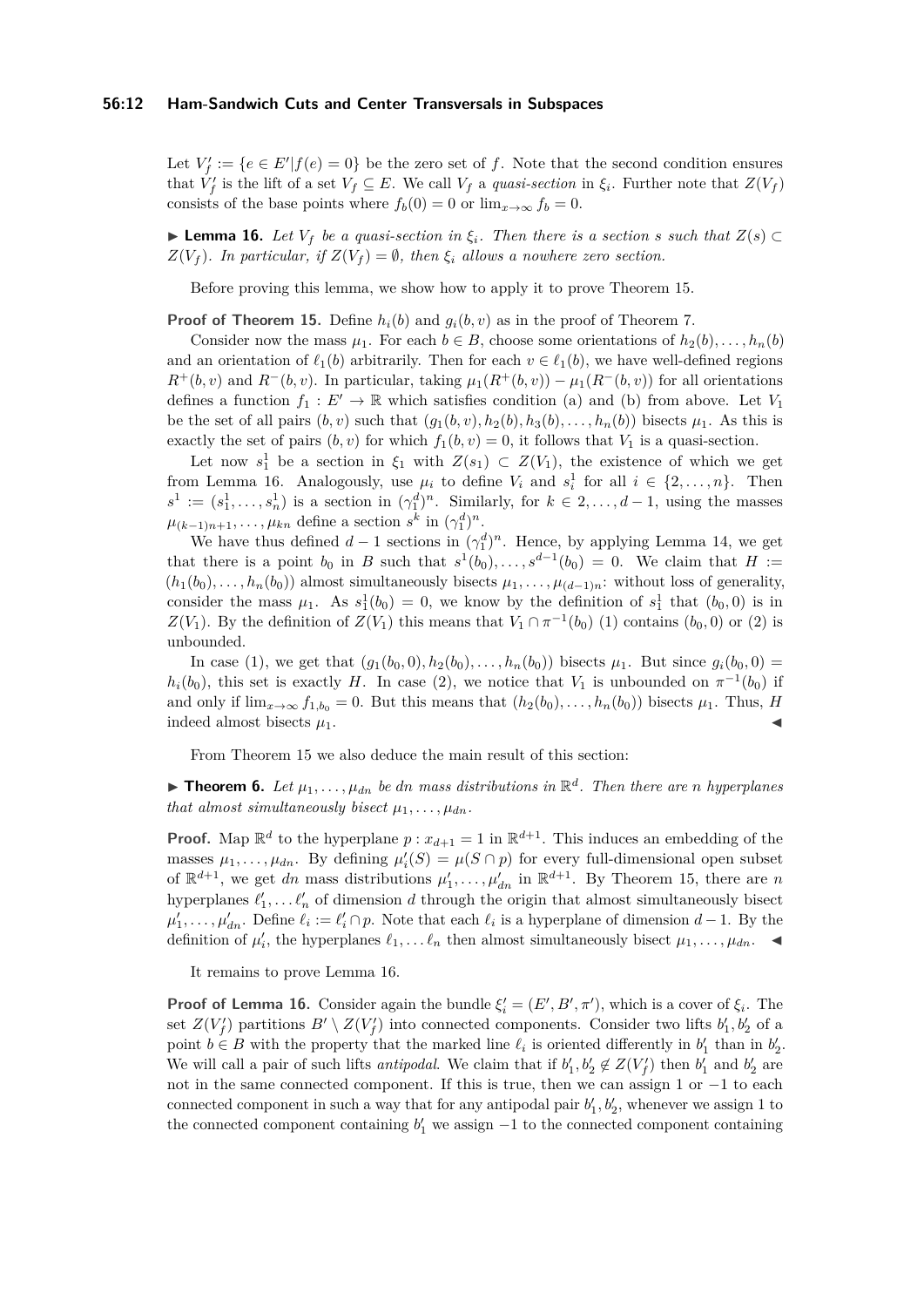<span id="page-12-0"></span>

**Figure 5** The set *W* for a family of limit antipodal functions between two antipodal lifts.

 $b_2'$ . We the define *s*' as follows: for every *b*', let  $d(b')$  be the distance to the boundary of its connected component (note that there are several ways to define distance measures on  $B'$ , any of them is sufficient for our purposes). Place a point at distance  $d(b')$  from the origin on the positive side of  $\ell_i$  if the connected component containing  $b'$  was assigned a 1, and on the negative side otherwise. This gives a section on  $\xi'$ . Further, for any two antipodal lifts  $b'_1, b'_2,$ we have  $s(b'_1) = -s(b'_2)$ . Also, for any two lifts  $b'_3, b'_4$ , that are not antipodal, that is,  $\ell_i$  is oriented the same way for both of them, we have  $s(b'_3) = s(b'_4)$ . Thus, *s'* projects to a section *s* in  $\xi$  with the property that  $s(b) = 0$  only if  $b \in Z(V_f)$ , which is want we want to prove.

Hence, we only need to show that a pair  $b'_1, b'_2$  of antipodal lifts is not in the same connected component. To this end, we will show that every path in  $B'$  from  $b'_1$  to  $b'_2$  crosses  $Z(V_f)$ . Let  $\gamma$  be such a path. Then  $\gamma$  induces a continuous family of limit antipodal functions  $f_t, t \in [0,1]$ , with  $f_0 = f_{b_1'}$  and  $f_1 = f_{b_2'}$ . Further, as  $b_1'$  and  $b_2'$  are antipodal, we have  $f_0(x) = \pm f_1(-x)$ . If for any *t* we have  $\lim_{x\to\infty} f_t = 0$  we are done, so assume otherwise. Then, it is not possible that  $f_0(x) = f_1(-x)$ , as in this case  $\lim_{x\to\infty} f_0 = -\lim_{x\to\infty} f_1$ , so by continuity, there must be a *t* with  $\lim_{x\to\infty} f_t = 0$ . Thus, assume that we have  $f_0(x) = -f_1(x)$ .

The set of zeroes of the  $f_t$  defines a subset of  $\mathbb{R} \times [0,1]$ , which we denote by *W*. See Figure [5](#page-12-0) for an illustration. In general *W* is not connected, but has finitely many connected components, as by the second condition for limit antipodality each  $f_t$  has finitely many connected components of zeroes. We say that a connected component  $W_i$  of  $W$  has *full support* if for every  $t \in [0, 1]$ ,  $f_t$  has a zero in  $W_i$ . It can be deduced from the limit antipodality of the *ft*'s that *W* has an odd number of connected components with full support, denoted by  $W_1, \ldots, W_{2k+1}$ . Consider the median component  $W_{k+1}$ . Without loss of generality,  $W_{k+1}$ is a path in  $\mathbb{R} \times [0,1]$  from  $(x,0)$  to  $(-x,1)$ . By a simple continuity argument, we see that *W*<sub>*k*+1</sub> must cross the line  $(0, t), t \in [0, 1]$ . At this crossing, we are at a base point  $b' \in Z(V_f)$ , which concludes the proof.

In order to prove Conjecture [5,](#page-2-1) we would like to choose  $Z(V_f)$  as the set of base points where  $f_b(0) = 0$ . Let us briefly give an example where our arguments fail for this definition. Consider  $\mu$  as the area of a unit disk in  $\mathbb{R}^2$ . If we want to simultaneously bisect  $\mu$  with two lines  $\ell_1$ ,  $\ell_2$  through the origin, these lines need to be perpendicular. Further, any single line through the origin bisects  $\mu$  into two equal parts. Imagine now the line  $\ell_1$  to be fixed, and consider the limit antipodal function  $f_b$  defined by sweeping  $\ell_2$  along an oriented line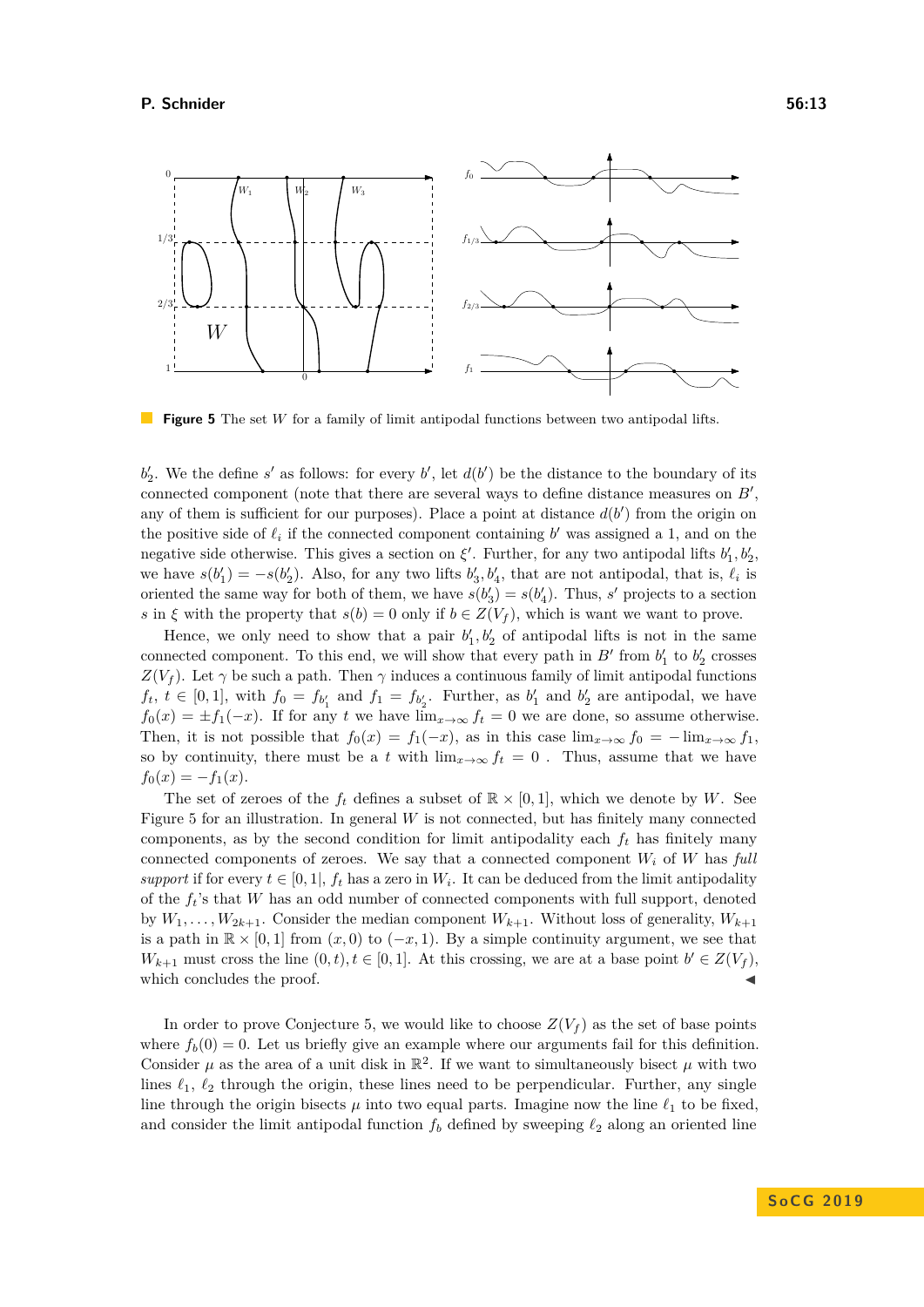perpendicular to  $\ell_1$ . Without loss of generality, this function can be written as

$$
f_b(x) = \begin{cases} 0 & x \in [-\infty, -1] \\ 1 + x & x \in [-1, 0] \\ 1 - x & x \in [0, 1] \\ 0 & x \in [1, \infty]. \end{cases}
$$

Note that this holds whenever  $\ell_1$  and the sweep line for  $\ell_2$  are perpendicular, so in particular, continuously rotating the arrangement by 180° induces a path between two antipodal lifts in the cover. Further, along this path we never had  $f_b(0) = 0$ , so the two antipodal lifts would be in the same connected component, which would break the proof of Lemma [16](#page-11-0) under this definition of  $Z(V_f)$ . Thus, conjecture [5](#page-2-1) remains open for now.

#### **References**

- <span id="page-13-4"></span>**1** Noga Alon and Douglas B West. The Borsuk-Ulam theorem and bisection of necklaces. *Proceedings of the American Mathematical Society*, 98(4):623–628, 1986.
- <span id="page-13-3"></span>**2** Luis Barba. personal communication, 2017.
- <span id="page-13-9"></span>**3** Luis Barba and Patrick Schnider. Sharing a pizza: bisecting masses with two cuts. *CCCG 2017*, page 174, 2017.
- <span id="page-13-10"></span>**4** Sergey Bereg, Ferran Hurtado, Mikio Kano, Matias Korman, Dolores Lara, Carlos Seara, Rodrigo I. Silveira, Jorge Urrutia, and Kevin Verbeek. Balanced partitions of 3-colored geometric sets in the plane. *Discrete Applied Mathematics*, 181:21–32, 2015. [doi:10.1016/j.](http://dx.doi.org/10.1016/j.dam.2014.10.015) [dam.2014.10.015](http://dx.doi.org/10.1016/j.dam.2014.10.015).
- <span id="page-13-5"></span>**5** Pavle Blagojević, Florian Frick, Albert Haase, and Günter Ziegler. Topology of the Grünbaum– Hadwiger–Ramos hyperplane mass partition problem. *Transactions of the American Mathematical Society*, 370(10):6795–6824, 2018.
- <span id="page-13-11"></span>**6** Pavle VM Blagojević, Aleksandra Dimitrijević Blagojević, and Roman Karasev. More bisections by hyperplane arrangements. *arXiv preprint*, 2018. [arXiv:1809.05364](http://arxiv.org/abs/1809.05364).
- <span id="page-13-13"></span>**7** Mark De Longueville. *A course in topological combinatorics*. Springer Science & Business Media, 2012.
- <span id="page-13-1"></span>8 V.L. Dol'nikov. Transversals of families of sets in  $\mathbb{R}^n$  and a connection between the Helly and Borsuk theorems. *Russian Academy of Sciences. Sbornik Mathematics*, 184(5):111–132, 1994. URL: <http://mi.mathnet.ru/msb989>.
- <span id="page-13-16"></span>**9** Zdzisław Dzedzej, Adam Idzik, and Marek Izydorek. Borsuk-Ulam type theorems on product spaces II. *Topological Methods in Nonlinear Analysis*, 14(2):345–352, 1999.
- <span id="page-13-15"></span>**10** Jean-Claude Hausmann. Mod Two Homology and Cohomology, 2016.
- <span id="page-13-8"></span>**11** Charles R. Hobby and John R. Rice. A Moment Problem in *L*<sup>1</sup> Approximation. *Proceedings of the American Mathematical Society*, 16(4):665–670, 1965. URL: [http://www.jstor.org/](http://www.jstor.org/stable/2033900) [stable/2033900](http://www.jstor.org/stable/2033900).
- <span id="page-13-12"></span>**12** Alfredo Hubard and Roman Karasev. Bisecting measures with hyperplane arrangements. *arXiv preprint*, 2018. [arXiv:1803.02842](http://arxiv.org/abs/1803.02842).
- <span id="page-13-6"></span>**13** Roman N Karasev, Edgardo Roldán-Pensado, and Pablo Soberón. Measure partitions using hyperplanes with fixed directions. *Israel Journal of Mathematics*, 212(2):705–728, 2016.
- <span id="page-13-7"></span>**14** Stefan Langerman. personal communication, 2017.
- <span id="page-13-0"></span>**15** Jiří Matoušek. *Using the Borsuk-Ulam Theorem: Lectures on Topological Methods in Combinatorics and Geometry*. Springer Publishing Company, Incorporated, 2007.
- <span id="page-13-14"></span>**16** John Milnor and James D Stasheff. *Characteristic Classes*, volume 76. Princeton university press, 2016.
- <span id="page-13-2"></span>**17** Richard Rado. A Theorem on General Measure. *Journal of the London Mathematical Society*, 21:291–300, 1947.